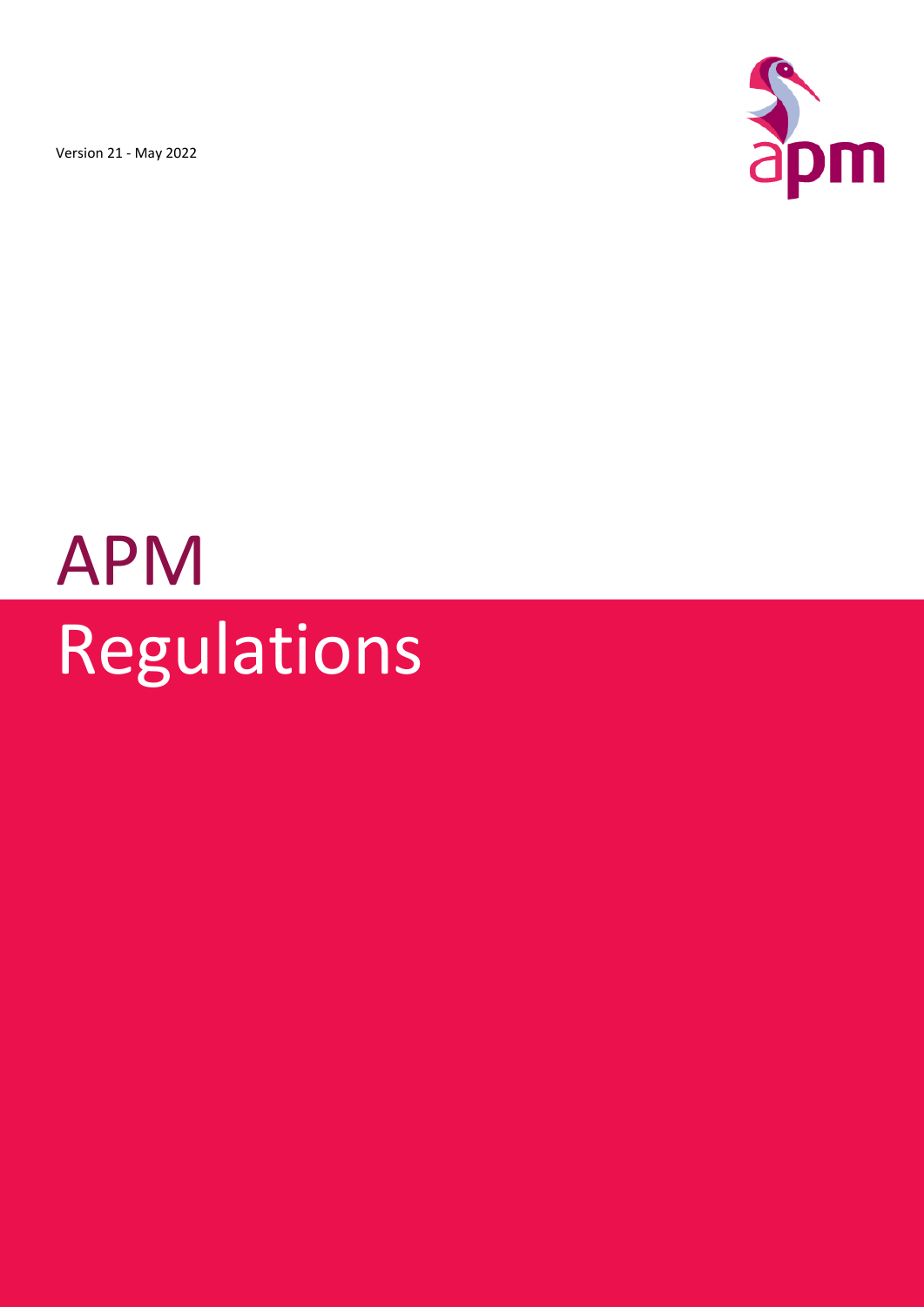# **Contents**

# **Section A – Overall corporate governance**

| 1 | Introduction to APM's corporate governance                                          |   |  |  |
|---|-------------------------------------------------------------------------------------|---|--|--|
| 2 | The scope of the regulations                                                        |   |  |  |
| 3 | Defined terms and interpretation                                                    |   |  |  |
| 4 | The board:                                                                          |   |  |  |
|   | a. The role of the board (see also Appendix 1)                                      | 4 |  |  |
|   | The duties of board members (see also Appendix 1)<br>b.                             | 4 |  |  |
|   | Board member behaviours and code of conduct (see also Appendix 2)<br>C <sub>1</sub> | 4 |  |  |
|   | Conflicts of interest<br>d.                                                         | 4 |  |  |
|   | Board composition and the election, appointment<br>e.                               | 4 |  |  |
|   | and co-option of board members (see also Appendix 3)                                |   |  |  |
|   | <b>Rotation of Board Members</b><br>f.                                              | 4 |  |  |
|   | Maximum Period of Years in Office<br>g.                                             | 4 |  |  |
|   | Resignation and removal of board members<br>h.                                      | 4 |  |  |
|   | Collective board evaluation<br>i.                                                   | 4 |  |  |
|   | Individual board member training/evaluation<br>j.                                   | 4 |  |  |
| 5 | Delegations:                                                                        |   |  |  |
|   | Collective responsibility<br>a.                                                     | 5 |  |  |
|   | Delegations to the chief executive (see also Appendix 4)<br>b.                      | 5 |  |  |
|   | Financial delegations (see also Appendix 6)<br>$C_{\star}$                          | 6 |  |  |
|   | Matters and policies reserved to the board<br>d.                                    | 5 |  |  |
| 6 | Roles and their appointment:                                                        | 5 |  |  |
|   | The president/vice presidents/Past Presidents and Past Chairs<br>a.                 | 5 |  |  |
|   | b. The board chair (see also Appendix 5)                                            | 5 |  |  |
|   | c. The board deputy chair(s)                                                        | 6 |  |  |
|   | Board champions (see also Appendix 7)<br>d.                                         | 6 |  |  |
|   | e. The chief executive                                                              | 6 |  |  |
|   | f.<br>The company secretary                                                         | 6 |  |  |
| 7 | Appointments to outside bodies                                                      | 6 |  |  |
| 8 | <b>Expenses</b>                                                                     |   |  |  |

# **Section B – Meetings**

| 9  | General meetings of APM                                             |   |  |  |
|----|---------------------------------------------------------------------|---|--|--|
| 10 | Board, committees and sub-groups:                                   |   |  |  |
|    | Establishment of committees and terms of reference<br>a.            | 7 |  |  |
|    | Membership<br>b.                                                    | 8 |  |  |
|    | Quorum<br>C.                                                        | 8 |  |  |
|    | Attendance<br>d.                                                    | 8 |  |  |
| 11 | Non-board groups – establishment and application of the regulations |   |  |  |
| 12 | The role of the PS&K Committee as IPMA certification body           |   |  |  |
| 13 | Procedures relating to board and board committee meetings:          | 8 |  |  |
|    | Calling meetings<br>а.                                              | 9 |  |  |
|    | Preparation of agenda and issue of papers<br>b.                     | 9 |  |  |
|    | <b>Minutes</b><br>$\mathsf{C}$                                      | 9 |  |  |
|    | Approval between meetings<br>d.                                     | 9 |  |  |
| 14 | Other procedural meeting issues                                     | 9 |  |  |

# **Section C – Membership grades, designations and accreditations**

| -15 | Definition of 'Voting member' |    |
|-----|-------------------------------|----|
| 16  | Membership:                   |    |
|     | a. Student                    | 10 |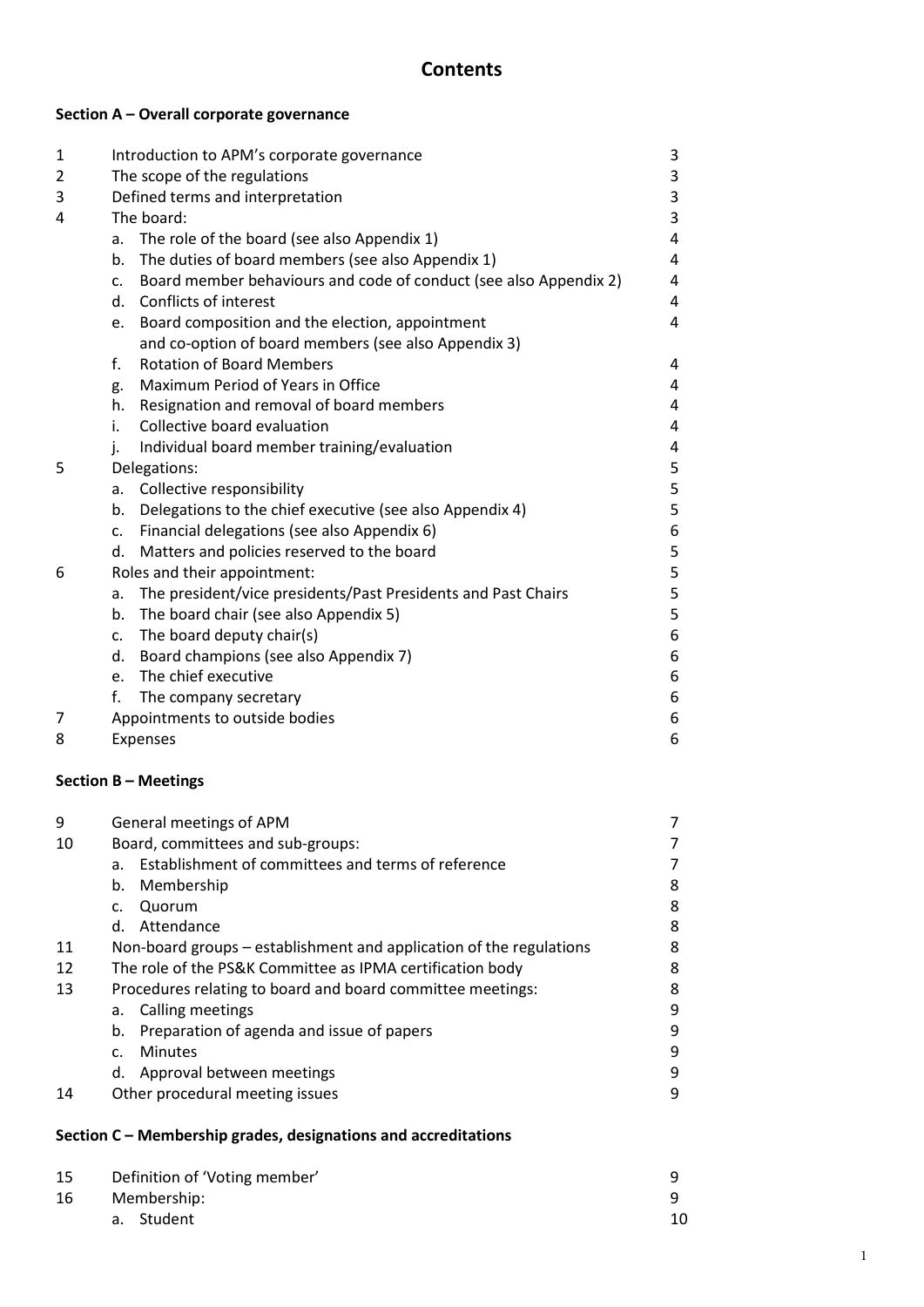|    | Associate<br>b.                                                          | 10 |
|----|--------------------------------------------------------------------------|----|
|    | Member (MAPM)<br>$\mathsf{C}$ .                                          | 10 |
|    | Fellow (FAPM)<br>d.                                                      | 10 |
|    | e. Honorary Fellow (HonFAPM)                                             | 10 |
|    | Corporate partners and affiliates<br>t.                                  | 11 |
| 17 | Registered Project Professional (RPP) (see also Appendix 8)              | 11 |
| 18 | Register of Chartered Project Professionals (ChPP) (see also Appendix 9) | 11 |
| 19 | Accreditations                                                           |    |
| 20 | Code of Professional Conduct                                             | 11 |
|    |                                                                          |    |

# **Section D – Volunteers**

| 21 | Reporting lines and accountability                    | 11 |
|----|-------------------------------------------------------|----|
| 22 | <b>Branches and chapters</b>                          | 12 |
| 23 | Specific Interest Groups (SIGs)                       | 12 |
| 24 | <b>Branch and SIG committees</b>                      | 12 |
| 25 | Branch and SIG budgets, business plans and activities | 12 |
| 26 | Other volunteering activities                         | 13 |
| 27 | Volunteers steering group (VSG)                       | 13 |
| 28 | Volunteers' Forum                                     | 13 |

# **Attachments**

| $\blacksquare$ | Appendix 1 – Role of the board and duties of board members  | 14 |
|----------------|-------------------------------------------------------------|----|
| $\blacksquare$ | Appendix 2 – Board member behaviours and code of conduct    | 16 |
| $\blacksquare$ | Appendix 3 - Board election rules                           | 17 |
| $\mathbf{E}$   | Appendix $4$ – The chief executive – delegations and duties | 19 |
| $\mathbf{E}$   | Appendix 5 – Board chair – roles and duties                 | 19 |
| $\mathbf{r}$   | Appendix 6 - Financial delegations                          | 20 |
| $\blacksquare$ | Appendix 7 - Board champion role specification              | 22 |
| $\blacksquare$ | Appendix 8 - Regulations relating to the RPP designation    | 23 |
| $\blacksquare$ | Appendix 9 - Regulations relating to the ChPP designation   | 24 |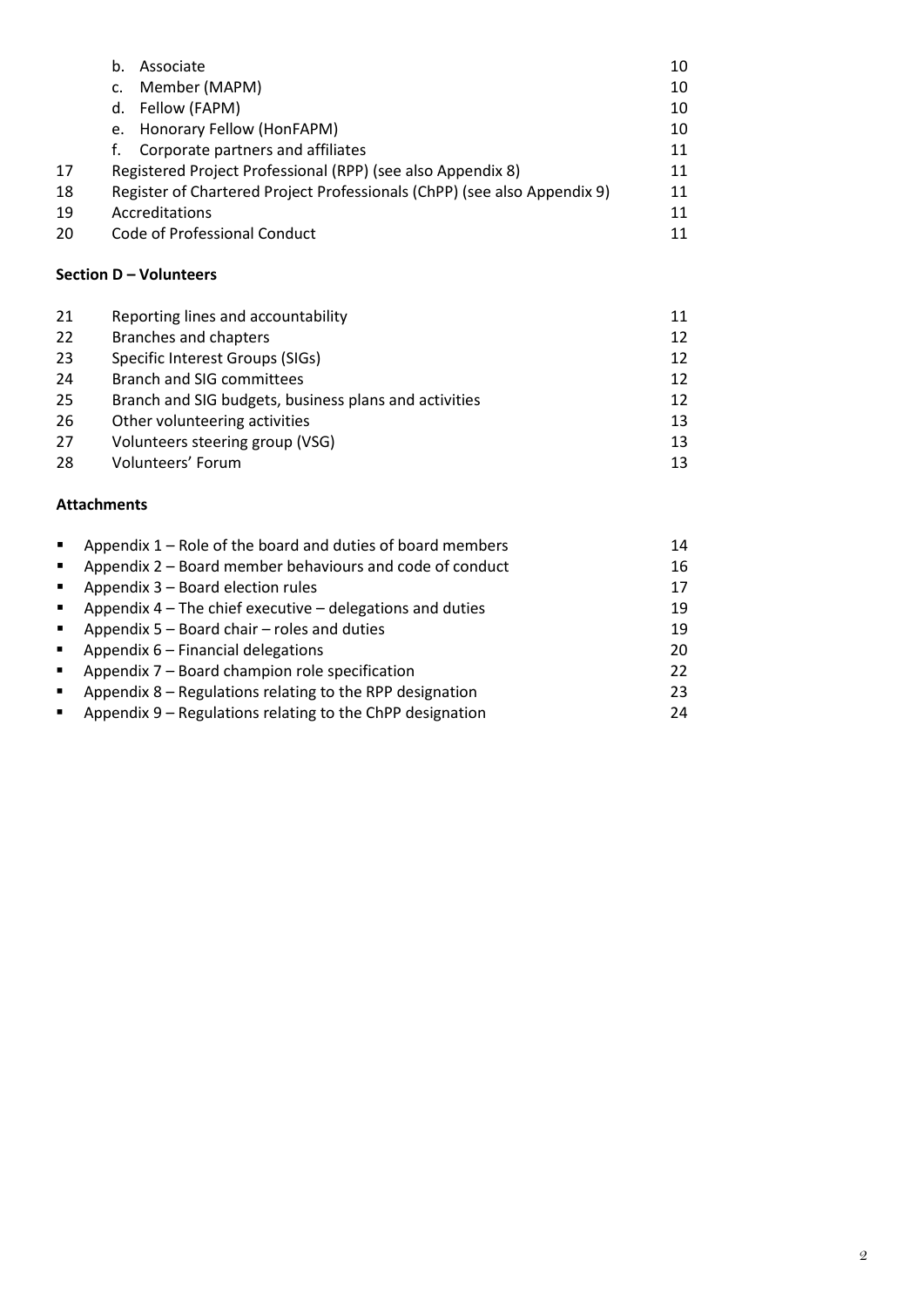# **Section A – Overall corporate governance**

# **1 Introduction to APM's corporate governance**

- 1.1 APM is incorporated by a Royal Charter. Its primary constitution is formed by the APM Royal Charter of Incorporation and the By-Laws. Nothing in the regulations supersedes or alters the Royal Charter and By-Laws which override the regulations in the event of any question of interpretation between them.
- 1.2 The APM Royal Charter of Incorporation and the By-Laws have been approved by the Charity Commission which has granted charitable status to APM. Central to the Royal Charter is the Object which defines the public benefit purpose of APM. This is to: '*advance the science, theory and practice of project and programme management for the public benefit'.* The board must ensure that APM operates within its object and the defined powers of APM, as set out in the Royal Charter.
- 1.3 In accordance with By-Law 19, the board of APM makes these regulations to cover more detailed aspects of governance. They will be reviewed and approved by the APM Board at least every three years. The board may alter the regulations by a majority decision.

# **2 The scope of the regulations**

- 2.1 By-Law 15 confirms that 'The business of the Association shall be managed by the Board'. The board therefore maintains accountability for the activities of APM. However, operations are the responsibility of the chief executive, within the boundaries defined in these regulations.
- 2.2 APM operates through defined policies and procedures, of which these regulations form a part. Unless otherwise stated, regulations apply to all individuals, committees and groups involved in activities for APM.

# **3 Defined terms and interpretation**

- 3.1 The defined terms used in the regulations are explained and detailed below:
	- a. By-Law reference to By-Laws are to specific paragraphs in the By-Laws within the Royal Charter of Incorporation.
	- b. AGM the annual general meeting of APM.
	- c. APM the Chartered Body incorporated as the Association for Project Management.
	- d. Board member a trustee of the charity and a member of the board of APM.
	- e. CPD continuing professional development.
	- f. Executive the chief executive (CEO) and deputy chief executive (DCEO).
	- g. Voting member a member of APM as defined in Regulation 15.1 who is eligible to vote at general meetings.
	- h. Gender / Plurals– any references to the male gender shall include the female gender and vice versa; similarly references to the singular shall include the plural and vice versa.
	- i. IPMA International Project Management Association
	- j. Jurisdiction these regulations are to be interpreted under English Law and jurisdiction.
	- k. Project management any reference to project management shall also include programme and portfolio management where appropriate.
	- l. SIG Specific Interest Group.
	- m. Terms of office a board member's term of office starts immediately following the relevant AGM if the appointment was made at an AGM; if not, as otherwise agreed by the board.
	- n. Written or in writing written, printed or reproduced in any way in any legible form including electronic form.
	- o. Year the calendar year starts on 1 January. The financial year starts on 1 April.

# **4 The board**

4.1 The role of the board. The board's primary duty is to set the strategic direction of APM and assure itself that objectives are delivered. The detailed roles that the board will undertake are set out in **Appendix 1**.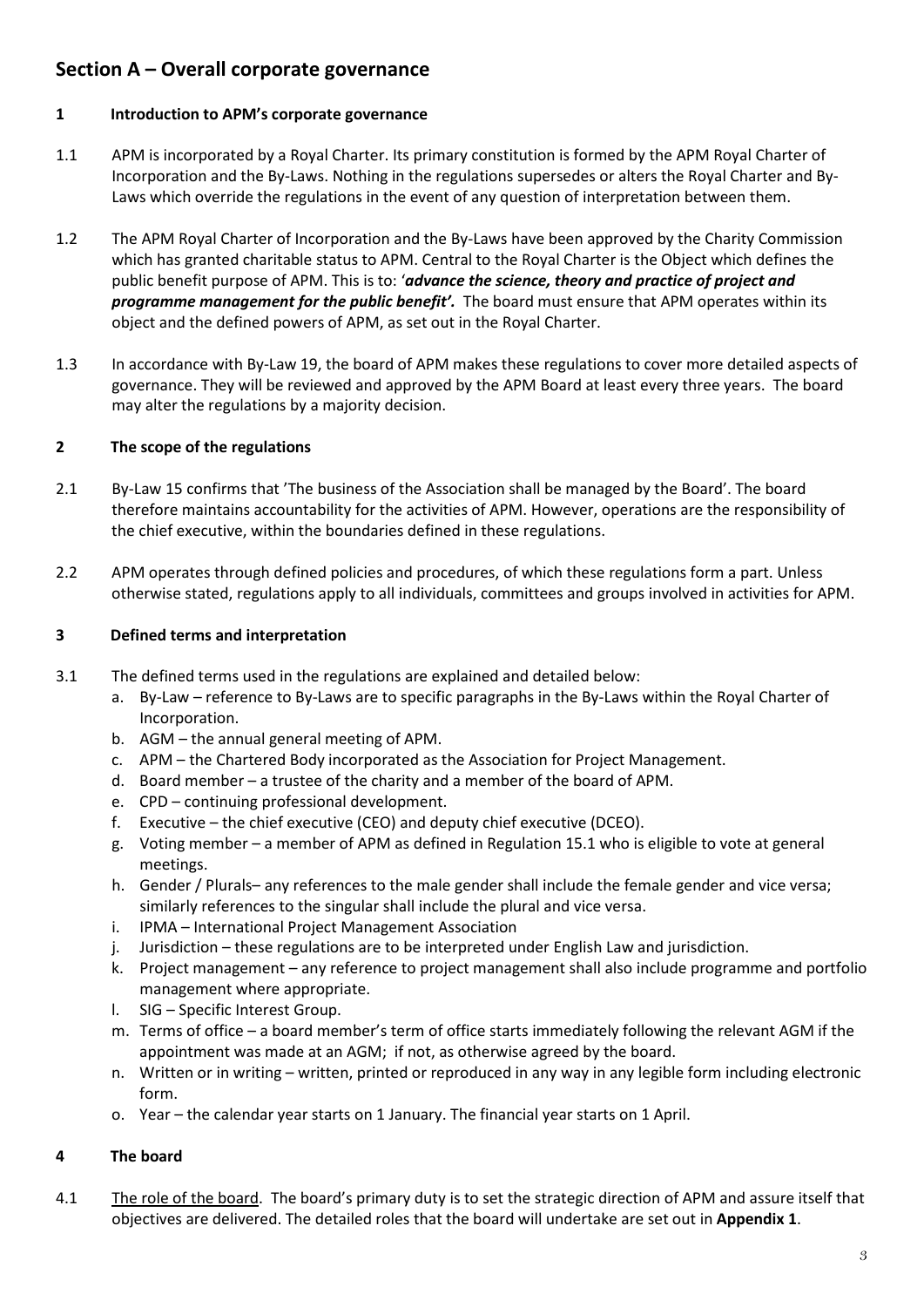- 4.2 The duties of board members. Board members act as charity trustees. Their fiduciary duties are owed to APM and are set out in both common law, these regulations and charity law. Board members must act in accordance with these legal duties, which are summarised in **Appendix 1**.
- 4.3 Board member behaviours and code of conduct. Board members are required to act with the utmost integrity, in accordance with APM's Community Charter and the provisions of the Board Member Code of Conduct attached at **Appendix 2.** Complaints related to the performance of board members against this code will be considered by the board chair in the first instance and may be referred to the board.
- 4.4 Conflicts of interest. It is imperative that board members act, and are seen to act, in the interests of APM alone. The board will agree a Conflicts of Interests Policy at least every three years which all board members must comply with. Board members must ensure all interests are declared and transparent. Where interests constitute a conflict, board members must not participate in any discussion on the matter. The Conflicts of Interest Policy also applies to board committees and their members.
- 4.5 The composition of the board and the election, appointment and co-option of board members. By-Laws 15 and 16 set out the provisions which must be complied with in respect of these matters. The board has also approved the rules set out in **Appendix 3** to govern processes for the election of board members.
- 4.6 Rotation of board members. One third (or the number nearest one third rounding upwards) of the board members elected by members of APM must retire at each AGM. The members of the board to retire in each year shall be those who have been longest in office since their election. As between persons who became board members on the same day, those to retire shall (unless they otherwise agree among themselves) be determined by lot. A retiring board member who remains qualified may (subject to regulation 4.7) be reelected.
- 4.7 Maximum period of years in office. Individuals will not be eligible for election, re-election, appointment or re-appointment for a period longer than that which would give them a total term of office of more than nine years.
- 4.8 The calculation of the period in office shall include any period in office as a director of the company limited by guarantee immediately before the incorporation of APM by Royal Charter.
- 4.9 Resignation and removal of board members. A person ceases to be a board member as soon as:
	- Notification is received by APM from the board member that the board member is resigning from office as a board member, and such resignation has taken effect in accordance with its terms;
	- **That person is disqualified from acting as a charity trustee or a company director;**
	- A bankruptcy order is made against that person;
	- A composition is made with that person's creditors generally in satisfaction of that person's debts;
	- **A** registered medical practitioner who is treating that person gives a written opinion to APM stating that that person has become physically or mentally incapable of acting as a trustee and may remain so for more than three months.
	- **If that person is absent for four consecutive meetings without prior authorisation and is asked by a** majority of the other trustees to resign;
	- If that person is removed by an ordinary resolution of the members present and voting at a general meeting after the meeting has invited the views of the Trustee concerned and considered the matter in the light of any such views.
- 4.10 Collective board evaluation. The board will hold an evaluation of its performance annually and will approve the methodology for it. The evaluation will be externally facilitated every three years. The results of the board evaluation will be reported to, and discussed at, the board.
- 4.11 Individual board member training/evaluation. The chair of the board will hold appraisals with each board member after they have held one year in office. These will normally be held annually and be a confidential process. The chair may report issues of note on an anonymous basis. The board will ensure that new board members receive induction training. Further training may be offered to enhance and refresh skills.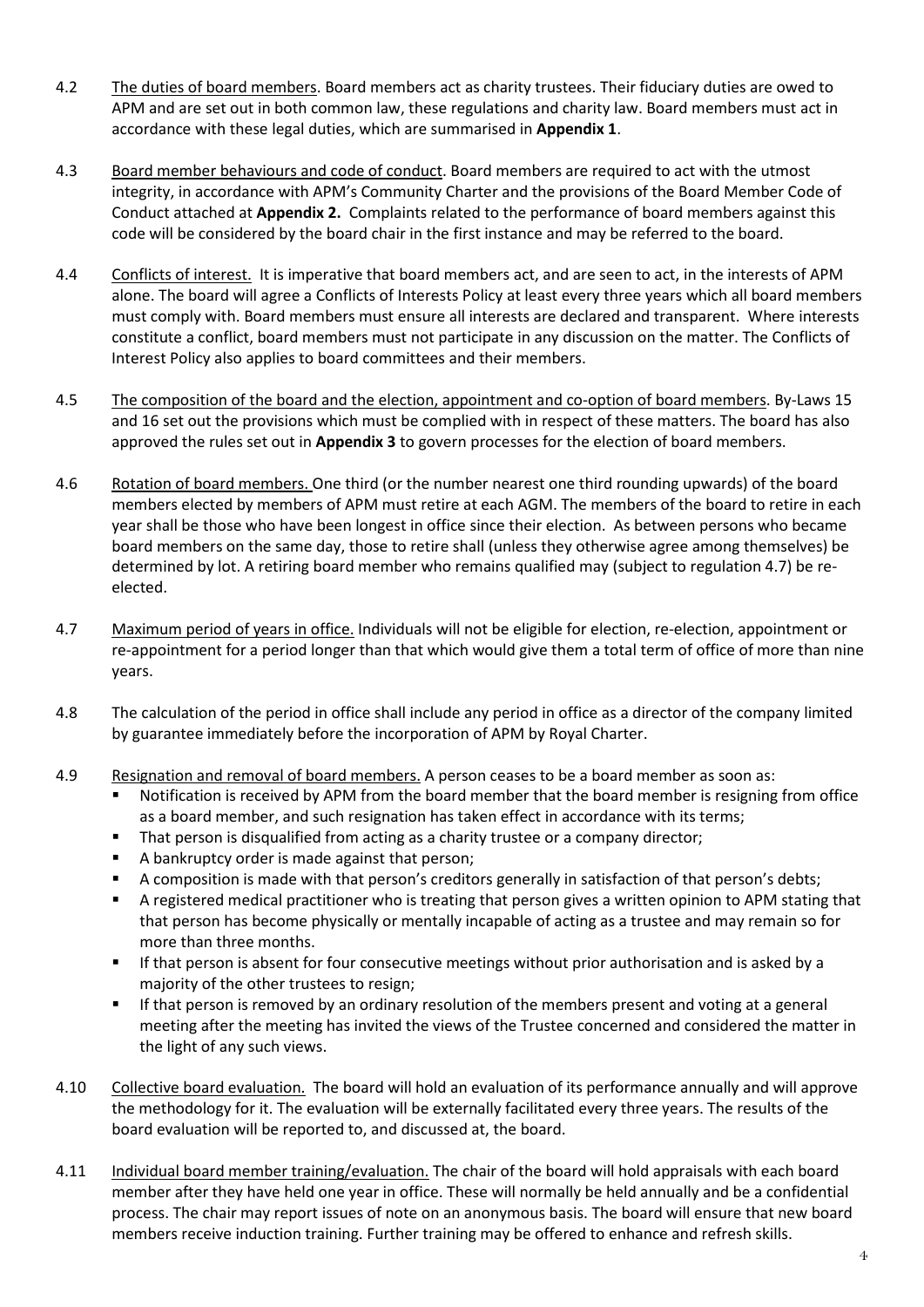# **5 Delegations**

- 5.1 Collective responsibility. The board takes decisions collectively. Individual board members, including those with chairmanship or champion roles, do not have any individual executive or decision-making authority unless expressly delegated by the board or as set out in these regulations.
- 5.2 Delegations to the chief executive. The board delegates operational management responsibilities to the chief executive (and through them) to the staff of APM. The exercise of these delegations is subject to the following caveats:
	- a. The chief executive will ensure that the board remains informed of issues of substance and contention.
	- b. The exercise of any delegation is in accordance with these regulations, the financial delegations and any policy or strategy approved by the board.
	- c. Specific duties and delegations approved by the board are set out in **Appendix 4**.
- 5.3 In the event that an urgent decision is required which would normally require board approval, the chief executive is authorised to take action to protect APM. Every effort must be made to consult with the board chair or deputy chair(s) in advance. The chief executive will report any exercise of this delegation to all board members as soon as reasonably practicable.
- 5.4 Financial delegations. The board will review and approve financial delegation limits and associated rules at least every three years. These are set out in **Appendix 6**.
- 5.5 Matters and policies reserved to the board. The board's functions and duties are set out in **Appendix 1**. These matters will not be delegated unless expressly agreed by the board or as set out in these regulations or a committee's terms of reference.

# **6 Roles and their appointments**

- 6.1 The president/vice presidents. The board may invite any person to be a president or vice president who can contribute to achieving APM's objectives. The presidents and vice presidents are 'titular' roles and are not members of the board.
- 6.2 The president's/vice presidents' duties and term of office shall be as determined by the board. Arrangements for the selection of a president/vice president and their proposed duties and terms of office shall be recommended to the board by the Chair, Deputy Chairs and Chief Executive. The board may delegate the selection process for a president/vice president to the Nominations Panel but final approval of the appointments will be a matter for the board.
- 6.3 Past Presidents and Past Chairs. Former APM Presidents and Vice Presidents are given the honorary and titular title 'Past President' or 'Past Chair' as applicable.
- 6.4 The board chair. The board will elect one of its members to be chair. The appointment will be made by a majority vote of the board. The board may ask any other board member to temporarily chair a board meeting while the appointment of a chair is concluded.
	- The board chair has the roles and duties set out in **Appendix 5**.
	- 1) The Chair should be elected for a 2 year tenure renewable for a second 2 year period and, in exceptional circumstances, for a third 2 year period;
	- 2) Where appropriate, on completion of a Chair's elected period as a Trustee, one of the appointed Board member positions should be used for the Chair's place on the Board as a Trustee;
	- 3) Election of the Board Chair should take place at the May Board meeting and at any other time if a vacancy occurs;
	- 4) Confidential consultation on a Chair's unopposed extension in role for a further 2 years should be initiated immediately after the relevant November Board meeting;
	- 5) On completion of their role as Chair, the Trustee should be expected to immediately offer their resignation from the Board irrespective of the scheduled expiry of their period on the Board as a Trustee. This may not necessarily be accepted.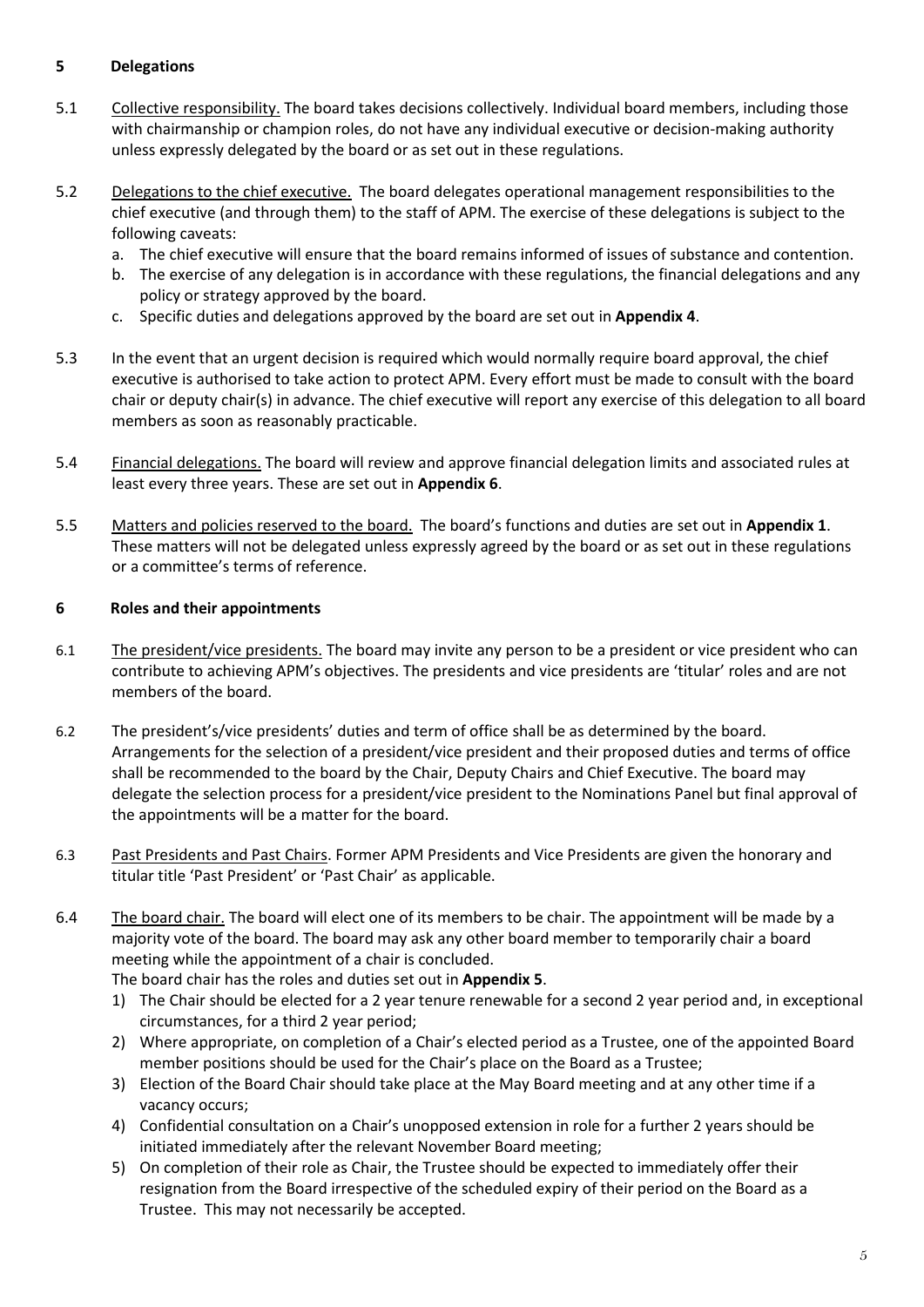- 6.5 The board deputy chair(s). The board may at any time decide to elect a deputy chair or up to two deputy chairs. The appointment of a deputy chair will be made by a majority vote of the board. In the absence of the board chair, the deputy chair(s) may act in all respects as the board chair until a new chair is appointed. A deputy chair will be expected to lead an annual appraisal of the board chair and may be asked to assist in fulfilling the duties of the chair.
- 6.6 Board champions. The board may nominate individual board members to have an interest in specific areas. Board champions will operate in accordance with the role profile in **Appendix 7**.
- 6.7 The chief executive. The board will appoint (and may remove) a chief executive. The board will approve the process for their appointment. The chief executive is responsible for the operational management of APM's affairs. They must help the board determine strategic objectives and ensure their achievement. The delegations to, and duties of, the chief executive are managed as set out in Regulations 5.2-5.3 above and detailed in **Appendix 4**.
- 6.8 The company secretary. The board will appoint (and may remove) a company secretary. The board will approve the process for their appointment. They shall have a reporting line to the chief executive for executive duties and day-to-day line management. However, the company secretary is accountable to the board for governance matters.

# **7 Appointments to outside bodies**

- 7.1 Only persons who have been approved by the board or a committee of the board or the chief executive may represent APM on outside bodies. The board may withdraw any appointment at any time.
- 7.2 Guidance will be maintained on the requirements placed on appointees to outside bodies and APM's commitment to supporting them.
- 7.3 Appointees will advise APM of any substantive matter which may affect APM's interests. The chief executive will advise the board chair and suggest a position that APM's appointee should adopt.
- 7.4 The chief executive will ensure the board or an appropriate committee is informed of any substantive issue arising from appointees' engagement with outside bodies.

# **8 Expenses**

8.1 APM will maintain an expenses policy and may reimburse individuals for reasonable costs incurred.

# **Section B – Meetings**

# **9 General meetings of APM**

- 9.1 A general meeting is a meeting of the Voting members of APM (see Regulation 15.1). The Voting members of APM will be given notice of, and invited to, general meetings.
- 9.2 The rules governing the conduct of any general meeting are set in By-Laws 24 to 27. A general meeting may be called by notice of at least 14 clear days.
- 9.3 A Voting Member may appoint another person as their proxy to exercise all or any of their rights to attend and to speak and to vote (both on a show of hands and on a poll) on a resolution or on any other business arising at a general meeting. A Voting Member who has validly appointed a proxy shall (unless that Voting Member is present) be deemed to be present at the meeting by the attendance of their proxy.
- 9.4 The Board may accept the appointment of a proxy by electronic means or in writing in any usual form (or In any other form) on such terms and subject to such conditions as it considers fit.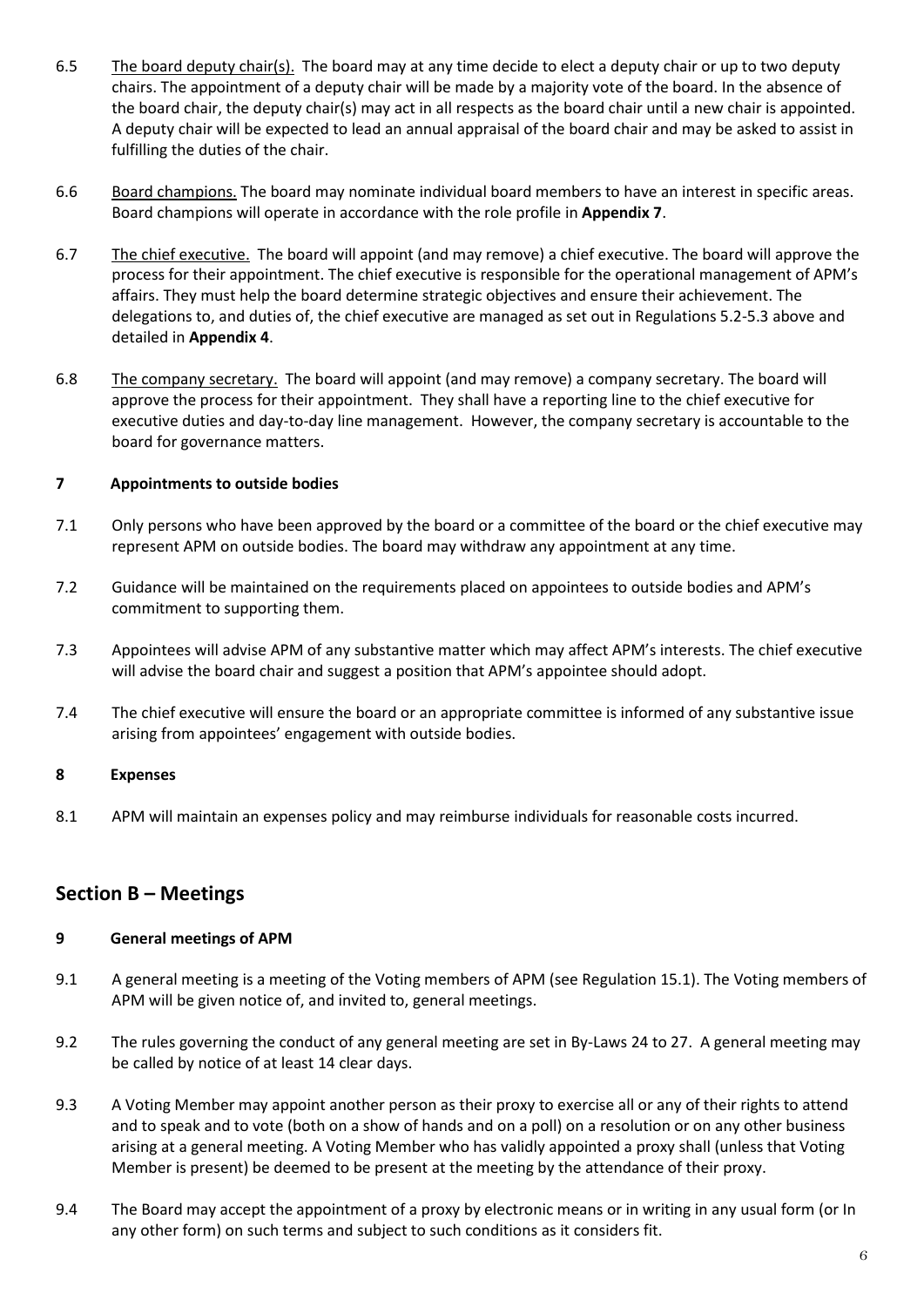- 9.5 Subject to regulation 9.9 below, at a general meeting a resolution put to the vote of the meeting shall be decided on a show of hands unless (before or on the declaration of the result of the show of hands) a poll is properly demanded by the chair of the meeting or not less than four members entitled to vote on the resolution. For this purpose, a demand by a proxy counts as a demand by a member representing the voting rights that the proxy is entitled to exercise.
- 9.6 If a poll is properly demanded (and is not withdrawn) it shall be taken in such manner as the chair of the general meeting directs.
- 9.7 Subject to Regulation 9.9 below, at a general meeting every Voting Member entitled to vote on the resolution and who is present in person (not being present by proxy) shall have one vote (whether on a show of hands or a poll).
- 9.8 Subject to Regulation 9.9 below, every proxy present who has been duly appointed by a Voting Member shall have one vote on a show of hands and on a poll shall have one vote for every Voting Member who has appointed that person as their proxy.
- 9.9 Any vote on a resolution to elect board members at the Annual General Meeting shall always be taken by a poll and every proxy appointed as part of the annual election process shall have the number of votes provided for by the voting materials circulated to the Voting Members as part of the annual election process. No person who has appointed a proxy as part of the annual election process shall be entitled to vote on a resolution to elect a Board Member at the Annual General Meeting.

# **10 Board, committees and sub-groups**

- 10.1 Establishment of committees and terms of reference. The board may appoint committees for the purposes of delegating any of its duties. A meeting which is established by the board, and which reports to it, shall be deemed to be a committee for the purposes of these regulations, howsoever it is called.
- 10.2 Any sub-group of a committee is an informal group and Section B of these regulations will not apply to it. Sub-groups will have powers of recommendation only and will follow such procedures and terms of reference as may be set by their establishing committee.
- 10.3 The board will approve the terms of reference and duties of all board committees. Committees may not act outside of these terms of reference without the express approval of the board. Committees and the board will review terms of reference on a regular basis.
- 10.4 Membership. The board will determine, and review at least annually, the membership of committees and the chair and any deputy chair(s) of them. Individuals ceasing to be board members will cease to be members of committees, unless agreed otherwise by the board. A board committee will have at least two board members among its membership.
- 10.5 The board chair is expected to take a lead in reviewing committee memberships (in conjunction with committee chairs) and to make recommendations to the board accordingly. They may ask the Nominations Panel for assistance in this respect. The board will take into consideration the need for diversity when approving committee memberships.
- 10.6 Members of committees will normally be APM members. However, this general provision may be waived where a non-member holds specific expertise which will be of value to a committee. Employees of APM may be committee members.
- 10.7 The membership of any sub-groups of a board committee will be determined by its establishing committee. The chair of a sub-group would normally be a member of the establishing committee.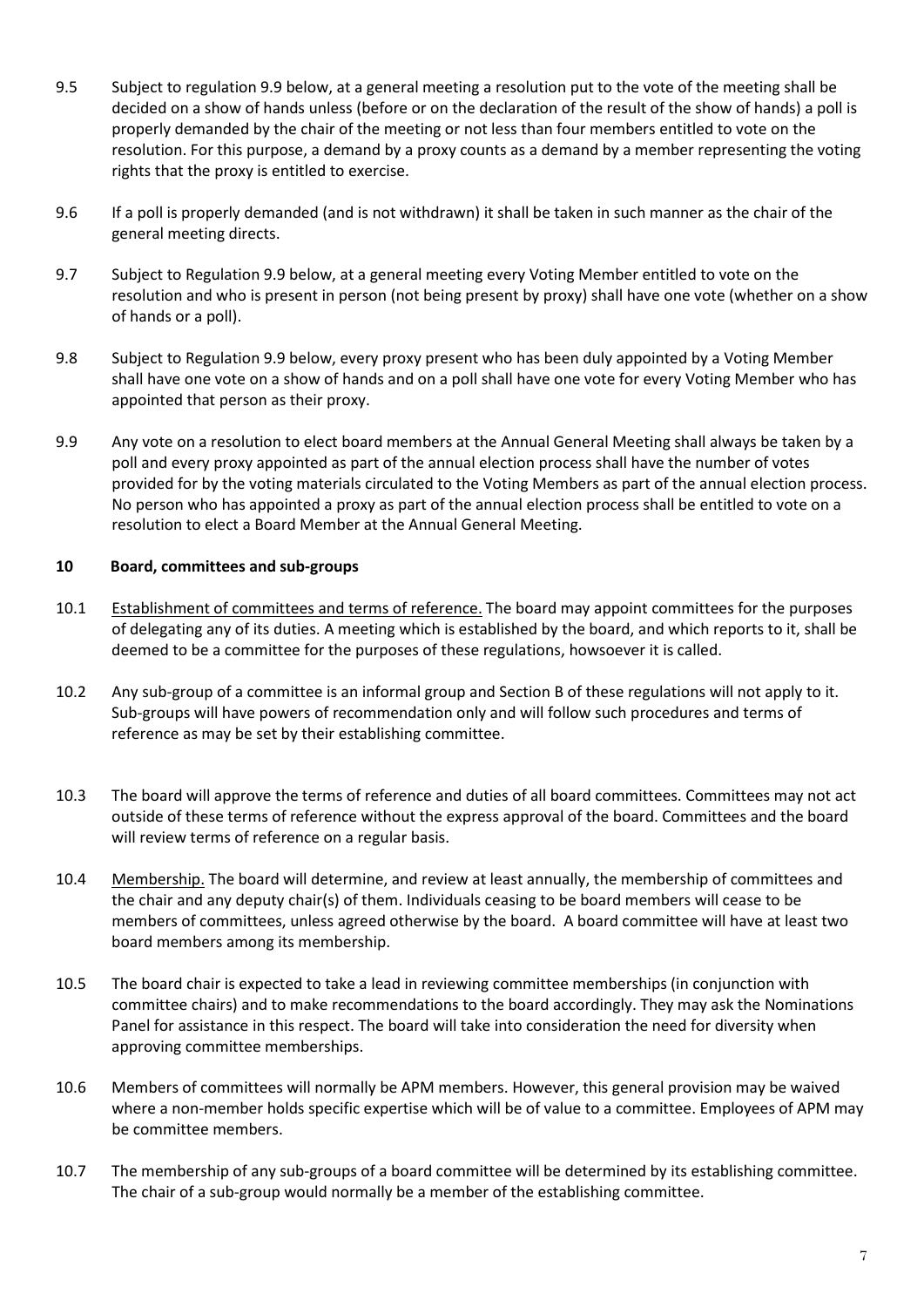- 10.8 Other than an APM employee, no member of a committee shall serve on the same committee for more than nine consecutive years.
- 10.9 The board will appoint the members of the Professional Conduct Committee pool; none of whom will be board members. A committee or appeal panel may be drawn from the pool in accordance with the provisions of the Code of Professional Conduct Procedural Rules.
- 10.10 Quorum. Unless otherwise specified in an individual committee's terms of reference, the quorum for the Board and for a committee shall consist of not less than one third of the members (rounded to the nearest whole number) or two members, whichever is the greater. For Committees, the quorum must include at least one board member.
- 10.11 Attendance. The board and its committees may invite any person to attend any meeting as a guest to assist with proceedings. Such individuals will not be entitled to vote or count towards the quorum.
- 10.12 Attendance at a meeting of anyone (who is not a member of that group) is at the discretion of its chair. However, subject to issues of confidentiality or conflicts of interest, the chief executive and designated senior members of APM staff will be expected (and may be required) to attend meetings to provide advice.
- 10.13 Subject to Regulation 10.12, the company secretary, or their substitute, will attend and provide advice and support to all board and committee meetings. They are not entitled to vote or count towards the quorum.
- 10.14 Subject to Regulation 10.12 and issues of confidentiality or conflicts of interest, board members are entitled to attend any meeting of a board committee.
- 10.15 All board and committee members are expected to attend at least 70 per cent of the number of meetings of each group in a rolling year; unless specific dispensation to be absent is granted to an individual by the board or committee. Individual attendance records will be included within minutes of meetings.
- 10.16 Attendance at meetings via video or tele-conference facilities approved by the board is permitted so long as all participants can communicate with each other.

# **11 Non board groups – establishment and application of the regulations**

- 11.1 The board will maintain broad oversight of other groups which sit outside the board's committee structure, but which nevertheless fall within the overall governance of APM. The chief executive will keep the board informed of all significant issues arising from the operation of such groups.
- 11.2 The provisions of Section B of these regulations do not expressly apply to non-board groups. However, the board reserves the right to be assured over them and to direct their operation in the interests of APM.

#### **12 The role of the Professional Standards & Knowledge (PS&K) Committee as the IPMA certification body**

- 12.1 The board will maintain a PS&K Committee with a primary duty to assure the board on the robustness of the core project management knowledge base and qualification standards.
- 12.2 The board acknowledges that, under IPMA regulations, the PS&K Committee has an independent 'certification body' role and that it does this free from the direction of APM as 'member association'.

#### **13 Procedures relating to the board and board committee meetings**

- 13.1 Calling meetings. The company secretary will arrange dates for meetings in conjunction with the chair of that meeting. A member of the board or a committee may require that a special meeting be called.
- 13.2 The board will meet at least four times per year. Committees will be expected to meet at least annually.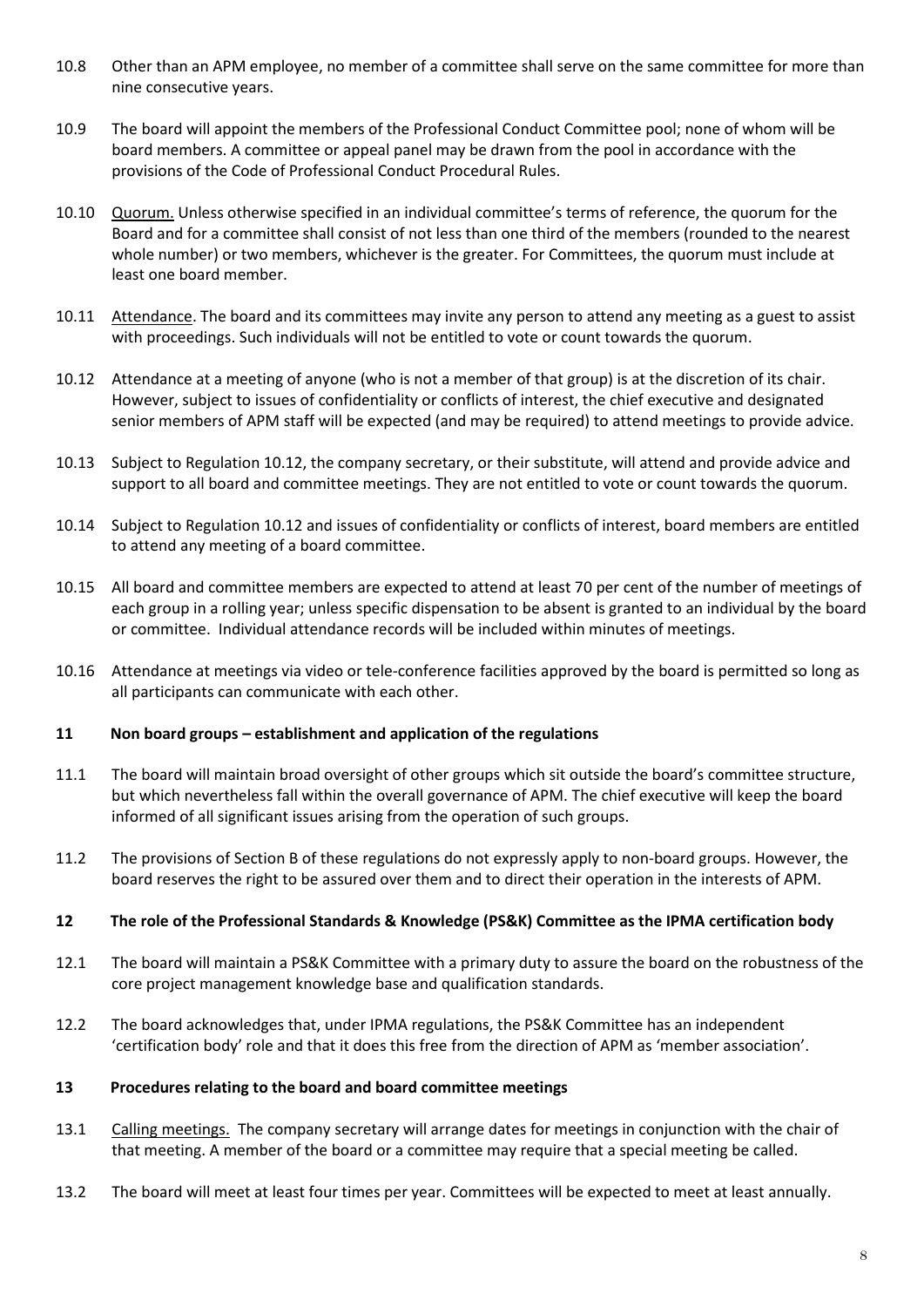- 13.3 Preparation of agenda and issue of papers. The company secretary will prepare a draft agenda for each meeting for the approval of its chair. The chair must ensure that agenda are focused on the group's priorities and terms of reference.
- 13.4 Any board or committee member wishing to add an item to an agenda must notify the company secretary and seek the approval of its chair.
- 13.5 The agenda and all available papers will be sent electronically by the company secretary at least five working days before the meeting.
- 13.6 Minutes. The company secretary, or their substitute, will prepare minutes of each board and committee meeting. Drafts will be sent to appropriate senior staff for comments and to the chair for comments and their personal approval.
- 13.7 Minutes will be circulated to the next meeting for review and final approval. Subject to amendments, the chair will sign the minutes to confirm them as a correct record. Signed minutes will be stored securely.
- 13.8 Subject to any issues of confidentiality or conflicts of interest, or unless terms of reference specify otherwise, minutes of committees will be presented to the next meeting of the board. The chair or their nominee will speak at the board and ensure it is informed of all key issues arising.
- 13.9 Approval between meetings. In the normal course of events, matters that require the agreement of a group will be submitted to scheduled meetings. However, for urgent and/or routine issues, a decision may be taken between meetings where the chair of the group agrees it is expedient to do so. In such cases:
	- a. All members of the board or relevant committee may be requested in writing to agree to a decision. Once a majority have indicated to the company secretary in writing that they so agree, the decision will be regarded as duly and correctly made.
	- b. Any such decision will be reported to the next meeting of the group and included in the minutes.

#### **14 Other procedural meeting issues**

- 14.1 The ruling of the chair of any meeting on any procedural matter arising shall be final.
- 14.2 If the appointed chair of a meeting is absent, those present at the meeting may appoint one of their number to chair that meeting. This would normally be a deputy chair if appointed and they are present.
- 14.3 All decisions at board and board committees will be made on a simple majority of votes cast. An abstention is not a vote. In the case of an equality of votes, the chair will have a second, casting vote unless otherwise specified in the committee's terms of reference.

# **Section C – Membership grades, designations and accreditations**

#### **15 Definition of 'Voting member'**

15.1 Individuals in the Full and Fellow grades of membership are collectively known as Voting members. Honorary Fellows are only Voting members if they held Full or Fellow status at the time of their appointment or subsequently obtain it. Only Voting members are members of the corporation and entitled to stand for election to the board, vote in the election of board members and attend and vote at general meetings. Student and Associate members are not Voting members.

# **16 Membership**

16.1 Applications for membership shall be in a manner and form as prescribed by APM.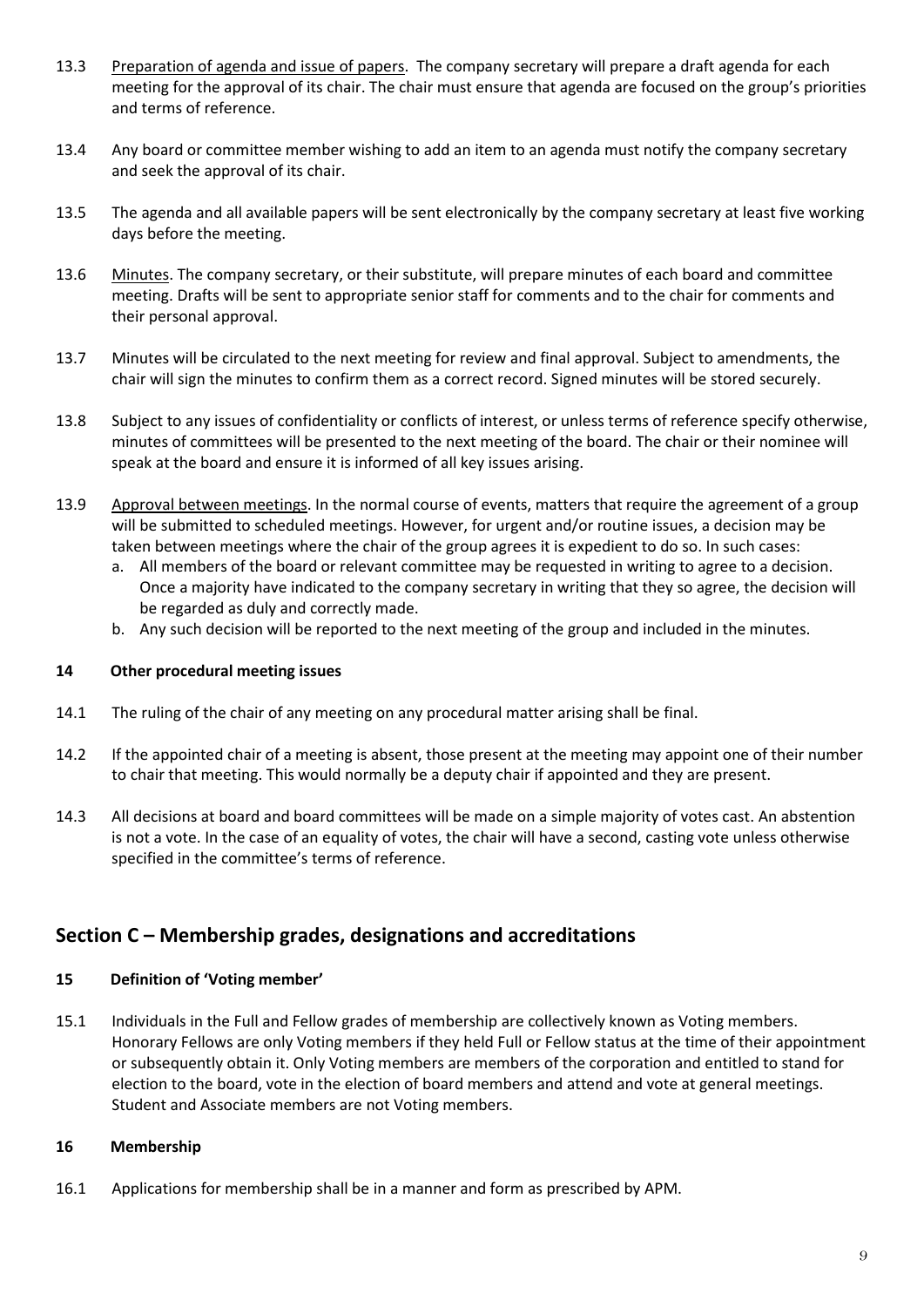- 16.2 Except as otherwise prescribed in the APM Professional Conduct Procedural Rules, any individual member whose subscription is in arrears for longer than two months can be deemed to have resigned, at the discretion of APM.
- 16.3 All individual members shall be required to comply with continuing professional development requirements and will commit to do so.
- 16.4 The grades of membership and the criteria for entry to these grades is as follows:
- 16.5 Student member. Student membership is open to those following a recognised programme of study as defined and published by APM from time to time.
- 16.6 Associate member. Associate membership is available to anyone with an interest in project management.
- 16.7 Full Member. Full membership of APM is available to anyone who satisfies the standards as agreed and published by the board from time to time. Applications shall be assessed by a peer review panel of experienced project management practitioners who are already full members of APM. Full membership provides entitlement for individuals to hold the post-nominal MAPM. Full members are Voting members of the Association.
- 16.8 Fellow. Fellowship of APM recognises an individual's significant contribution to the development of the art and science of project management either as a practitioner, teacher or researcher. Applications will be judged against criteria agreed and as published by the board from time to time. Applications shall be assessed by a peer review panel of experienced project management practitioners who are full or Fellow members of APM. Fellowship provides entitlement to hold the post-nominal FAPM. Fellow members are Voting members of the Association.
- 16.9 Honorary Fellows Criteria. Honorary Fellowship is designed to recognise and celebrate individuals who would not meet the professional requirements of Fellowship. It is:
	- For those who have made a major personal contribution to the project management profession or those who have the real potential to do so; and
	- For individuals who have achieved highly creditable, eminent and notable achievements in their own professions and careers.
- 16.10 Honorary Fellows Eligibility. Individuals nominated should meet all of the above criteria. The number of Honorary Fellowships awarded in any one year is expected to be low and based purely on merit.
- 16.11 Honorary Fellows Process and other Matters
	- Written applications for Honorary Fellowship can be made by a third party nominator and seconder, at least one of whom shall be a Voting member. Nominees cannot self-nominate.
	- Nominations should be confidential in the sense that that the individual nominated is unaware. This is to prevent a candidate facing embarrassment should the nomination fail to progress.
	- The nomination shall be in a format as prescribed by APM. It must include a summary of the nominee's achievements and explicitly define their contribution to the profession.
	- Nominations may be sent to the company secretary at any point. Completed nominations will be submitted to the Nominations Panel.
	- **The Panel may oversee promotional or other activity to attract high calibre nominations.**
	- **The Panel will support Honorary Fellows coming from a diverse range of backgrounds and experiences.**
	- **Members of the Panel may not propose or second nominations.**
	- **Panel members must robustly manage any conflicts of interest and must not participate in voting on any** candidate with whom they have a close connection.
	- The Panel may identify strong candidates for Honorary Fellowship directly and independently of the member nominations process.
	- **The Panel will decide on the award of Honorary Fellowships.**
	- Honorary Fellowship provides entitlement for individuals to hold the post-nominal HonFAPM.
	- Honorary Fellows will not incur a membership fee. Honorary Fellows will be eligible to attend member events as if they were Voting members.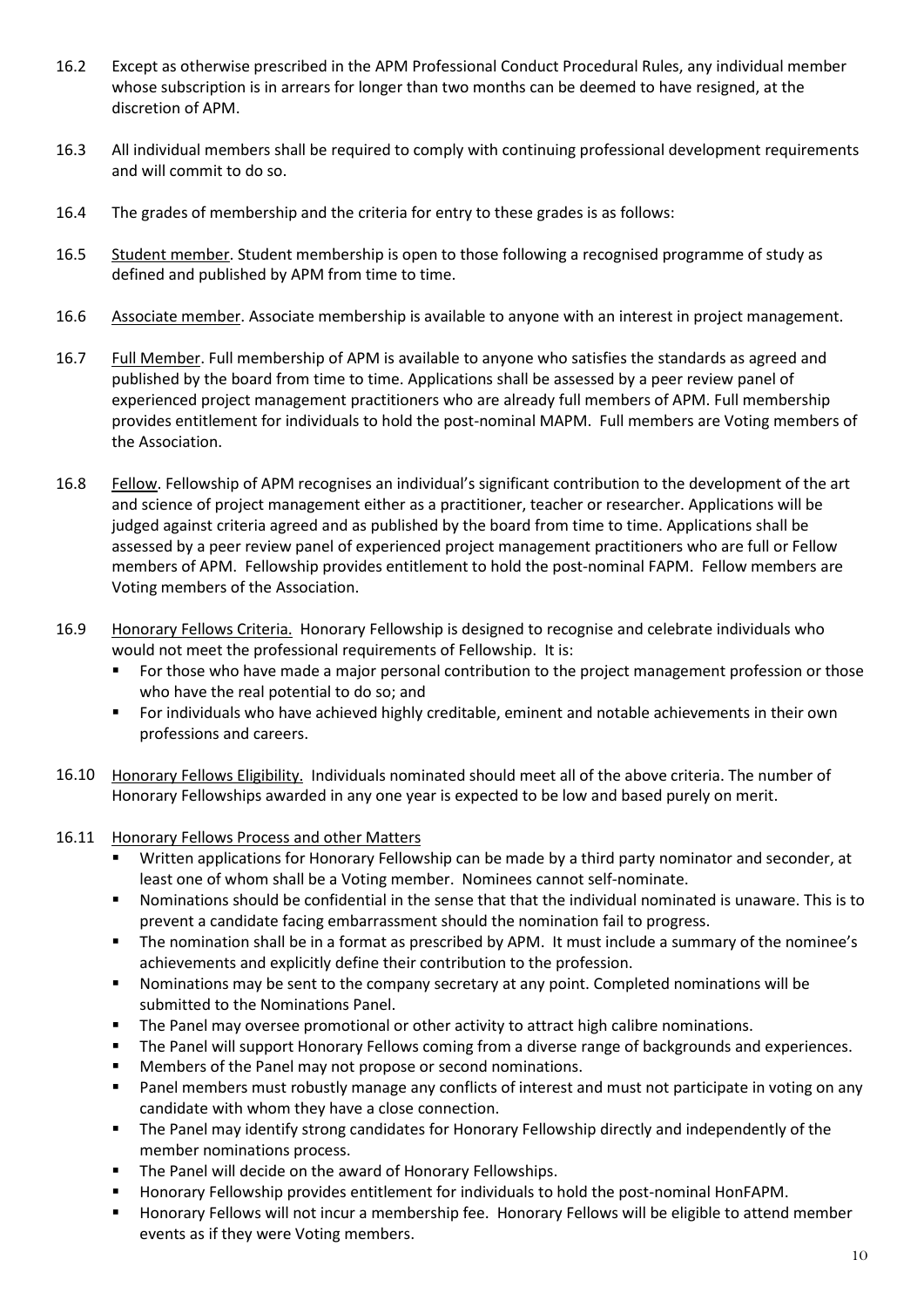- The Charter confirms Honorary Fellowship as a membership grade. APM Regulations prescribe the rights applicable to each grade of membership. Unless also a Voting Member, Honorary Fellows are not 'Voting Members' and are therefore not permitted to stand for election to the board, vote in the election of board members and attend and vote at general meetings.
- 16.12 Corporate partners and affiliates. The board shall determine the definitions and bandings for corporate partners and affiliates.

# **17 Registered Project Professionals (RPP)**

17.1 An APM Registered Project Professional should demonstrate high standards of professionalism and integrity, have the capabilities of a responsible leader, and have the ability to use appropriate project management tools, processes and techniques. Details on the overall requirements and administration of the RPP scheme are set out in **Appendix 8**. Registered Project Professional is no longer offered. However, the register remains open for existing and renewing RPPs.

# **18 Register of Chartered Project Professionals (ChPPs)**

18.1 APM will publish and review a standard and processes for operating a register of Chartered Project Professionals in accordance with the terms of the Royal Charter and By-Laws. Details on the overall requirements and administration of the ChPP scheme are set out in **Appendix 9**.

# **19 Accreditations**

19.1 APM may offer accreditation to organisations and courses which meet approved standards.

# **20 Code of Professional Conduct**

- 20.1 All individual members are required to comply with the Code of Professional Conduct and commit to do so.
- 20.2 The board will review and approve the Code of Professional Conduct and the associated Code of Conduct Procedural Rules at least every three years. Any substantive changes will be brought to the attention of all members.
- 20.3 Any complaint from a member of APM or a member of the public of a breach of the APM Code of Professional Conduct will be handled in accordance with the APM Professional Conduct Procedural Rules.
- 20.4 There shall be an additional code of conduct for board members. (See Regulation 4.3 and **Appendix 2**.)

# **Section D – Volunteers**

# **21 Reporting lines and accountability**

- 21.1 Volunteers are integral to APM and recognised as an invaluable resource and support. Volunteers may work through branches, specific interest groups or in any other approved capacity.
- 21.2 Volunteers have no executive authority except insofar as detailed within these regulations or the *Volunteers' Handbook*. Volunteers are accountable to the chief executive, and through them the board. The chief executive will seek to resolve any issues of contention or disagreement through the structures detailed in these regulations and may escalate matters for consideration to the board. The chief executive and board may direct the affairs of the volunteers.
- 21.3 The board will appoint a board champion for volunteers. The role will be undertaken in accordance with Regulation 6.5 and **Appendix 7**.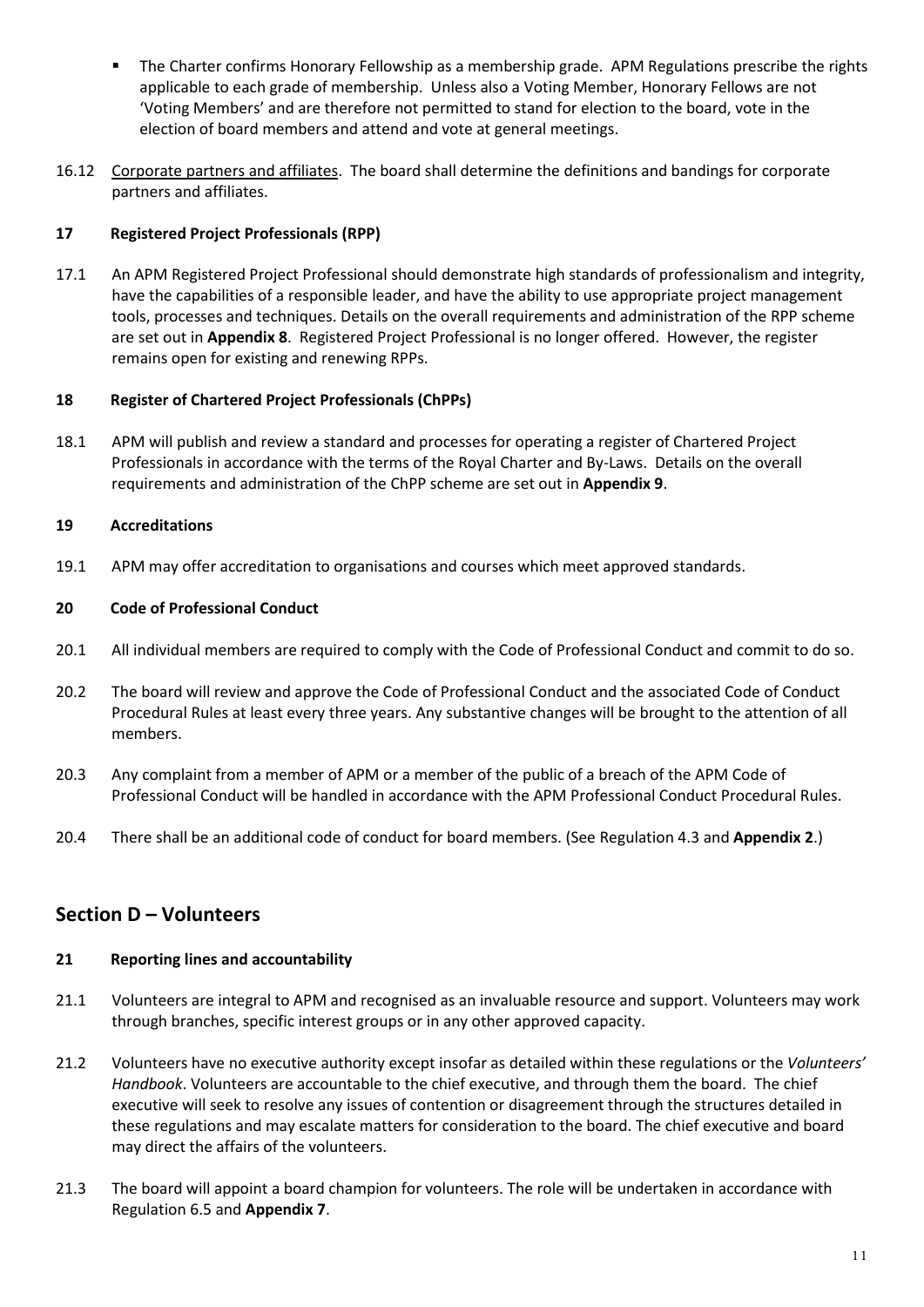- 21.4 Volunteers will act in accordance with the APM Community Charter. Breaches of this may be dealt with by the Chief Executive, or if more applicable, through the APM Code of Professional Conduct.
- 21.5 The chief executive will arrange for the preparation and maintenance of a *Volunteers' Handbook*. This document will set out detailed information to assist volunteers in their work with APM as well as procedures to regulate the business of the branch and SIG infrastructure. Nothing in the handbook shall conflict with or override these regulations or any other approved APM policy or procedure which, unless otherwise stated, will apply to volunteers. The volunteer steering group will be asked to review and maintain the handbook. The group or the chief executive may refer substantive updates to the board as necessary.

# **22 Branches and chapters**

- 22.1 Branches shall be established and maintained to provide opportunities for individual members living or working in a defined area, and for corporate members with facilities in that area. All new APM members will be automatically enrolled into a branch. The *Volunteers' Handbook* will set out in more detail the activities and role of a branch. Branches and SIGs will promote each other's activities.
- 22.2 The board must approve the formation (or removal) of a branch, including its defined area. Branches may, with the approval of the Volunteers Steering Group, form chapters. Chapters shall operate as subsidiaries of the branch (with or without their own committee) to complement branch activities. Chapters shall not have a separate budget allocation.

# **23 Specific Interest Groups (SIGs)**

- 23.1 Specific Interest Groups can be established to:
	- a. provide opportunities to discuss a particular aspect of project management;
	- b. further the understanding and practice of tools and techniques within that area of interest;
	- c. develop and publicise findings and guidance in relation to that area.

Branches and SIGs will promote each other's activities.

23.2 The board must approve the formation (or removal) of a SIG, including its defined scope and remit.

# **24 Branch and SIG committees**

- 24.1 Each branch and SIG will form a committee to oversee its affairs. The composition of the committee, elections and appointments to it and arrangements for the appointment of its chair will be set out in the *Volunteers' Handbook*. The arrangements must provide for a maximum term of office for key office holders, a regular refresh of membership and the opportunity for all members to put themselves forward.
- 24.2 The Branch or SIG Committee will ensure that an annual report is made to members of the branch or SIG on activities undertaken.

# **25 Branch and SIG budgets, business plans and activities**

- 25.1 All branch and SIG expenditure will be undertaken and managed by APM's full time staff in accordance with APM approved policies and procedures. Volunteers must not commit APM to any financial liability. They may be personally liable for any commitments made without authorisation.
- 25.2 Each branch and SIG will submit annually a business plan to the volunteering manager. The plan should be robust and deliverable. Plans will be reviewed by APM staff and submitted to the VSG for comment. The chief executive will prepare spending plans for inclusion in the overall APM business plan for approval by the board.
- 25.3 Branches and SIGs must ensure that planned activities are shared with APM staff. Activities will be supportive of APM's overall business plan and objectives. As necessary, APM will provide reasonable support and promotion to the activities of volunteers.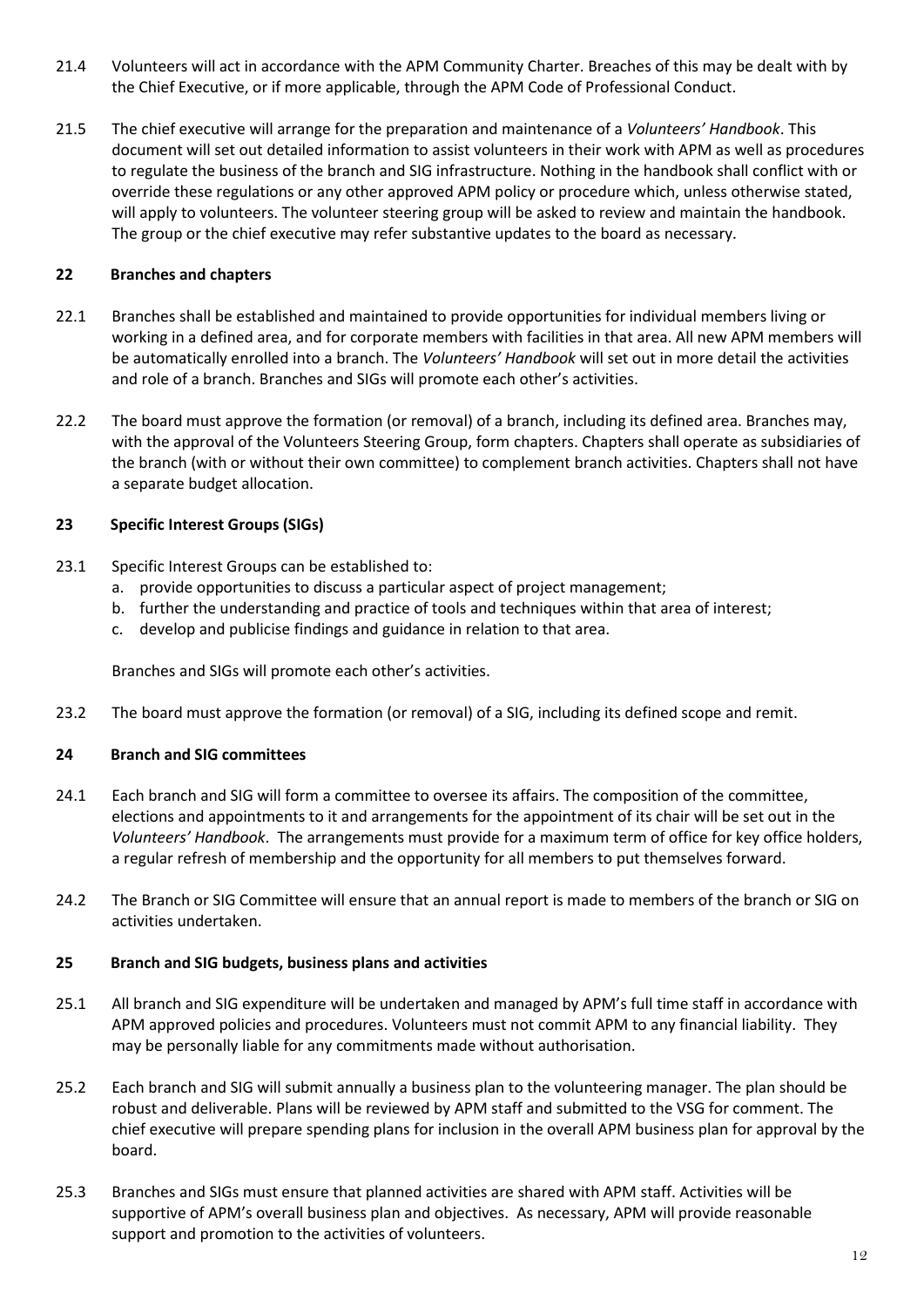#### **26 Other Volunteering Activities**

26.1 The chief executive may authorise and manage a range of other volunteering activities and opportunities beyond branches and SIGs. These activities will operate informally and may be on a task and finish basis. The VSG may review and be briefed on such activities and may maintain guidance and arrangements to support such activities in the Volunteers' Handbook. The chief executive and volunteers champion will keep the board apprised of such activities and developments.

# **27 Volunteers steering group**

- 27.1 APM will establish a Volunteers Steering Group (VSG) [Note: Branch and SIG chairs may separately hold advisory calls, meetings or webinars to discuss common areas of interest]. The board will approve the terms of reference for the VSG on the recommendation of the group. The group will:
	- a. Co-ordinate common activities and issues across all volunteering activity.
	- b. Promote consistency, efficiency and common approaches.
	- c. Maintain guidance and advice, including the *Volunteers' Handbook*.
	- d. Act as a liaison between volunteers, staff and the board.
	- e. Monitor dormant or lapsed groups and encourage them to recover or disband.
	- f. Make recommendations to the board in respect of proposals to create or remove a branch or SIG.
- 27.2 The VSG chair will be the board champion for volunteers. (See Regulation 20.3 above).
- 27.3 The chief executive and volunteers manager will be members of VSG. Additional members will be as set out in the VSG terms of reference together with procedures for elections and appointments.
- 27.4 The chief executive will administer the steering group and provide reasonable support to it and its chair.

#### **28 Volunteers' Forum**

28.1 A Volunteers' Forum will be organised by the chief executive (in conjunction with the VSG) where matters of importance to the direction of the volunteer community and other strategic and operational business may be discussed.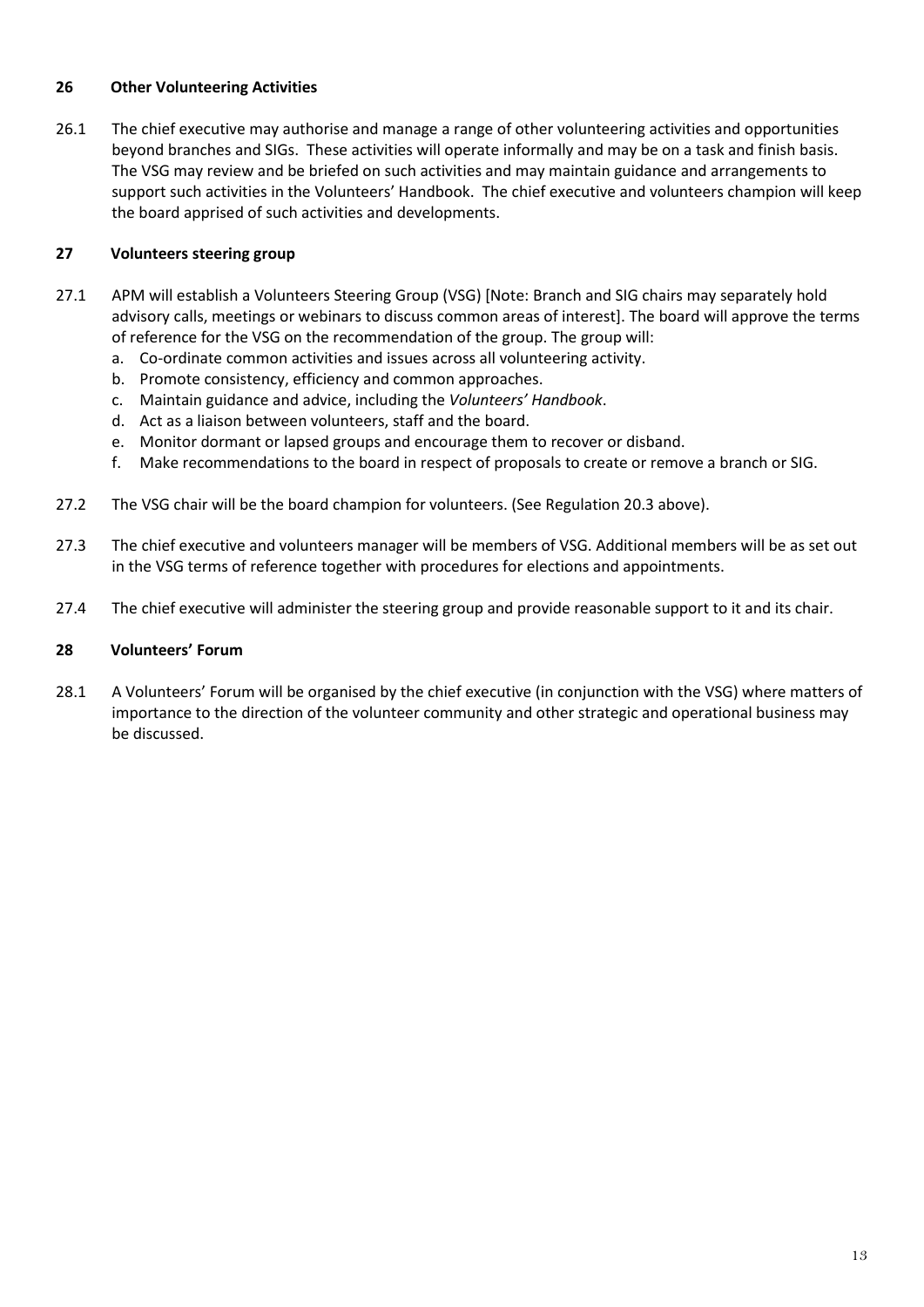# **The role of the board**

The primary role of the board is to determine the strategy, vision, aims, objectives and priorities of APM and to ensure its long term viability. The board is responsible for the overall control of the affairs of APM including the monitoring of performance and allocating resources to meet obligations. The board shall direct the affairs of APM in accordance with the Royal Charter of Incorporation, the By-Laws and these regulations.

The board's duties and functions include those set out below. These shall not be delegated to an individual or group unless expressly agreed by the board. If any function is delegated, the board retains accountability. The board will take advice on issues as deemed appropriate and proportionate. The board will:

# **Planning and strategic decision making**

- a. formulate and review objectives and long-term strategies with policies and plans for their fulfilment;
- b. approve the annual business plan and budget and help to monitor it ensuring that APM has sufficient resources to continue its work;
- c. determine any matter which involves major changes of policy of APM;
- d. make decisions on all matters that may create a significant risk to APM or which affect material issues of principle;
- e. make major decisions on expenditure and on entering into material or long-term legal and financial commitments;
- f. determine any significant change in the scope of APM's activities or functions, including changes to corporate structures;
- g. make all decisions involving the acquisition and disposal of interests in land, property or significant assets;
- h. set the strategy for affiliation, partnering or other collaborative working of APM with another body;
- i. determine major matters with regard to relationships with stakeholders;
- j. review and determine any item which is referred to it by a general meeting;

#### **Assurance, oversight and governance**

- a. monitor performance in relation to plans, budget controls and decisions;
- b. review and approve each year's Annual Report and accounts;
- c. establish and oversee a framework of delegation and systems of control;
- d. ensure that APM's governance and governance documentation remain appropriate to needs and are applied robustly;
- e. undertake regular reviews of the performance of the board and all its committees;
- f. review and (subject to the provisions of the Royal Charter) make changes required to the structure, size and composition of the board;
- g. establish delegated financial authorities;
- h. satisfy itself that APM's affairs are conducted lawfully and in accordance with generally accepted standards of performance and probity;
- i. set the strategy for the international activities of APM;
- j. monitor the performance of subsidiary companies and the transfer of profits to APM;
- k. ensure allegations or instances of fraud are properly dealt with;
- l. review and approve changes to APM regulations;
- m. review and agree membership definitions, grades, criteria and bandings;

# **Other approvals and issues**

- a. review and determine annually the rates for the membership subscription for each grade of membership as advised by the chief executive or as it sees fit;
- b. review and approve at least every three years APM's reserves, investment, conflict of interest and risk management policies as well as the APM Code of Professional Conduct;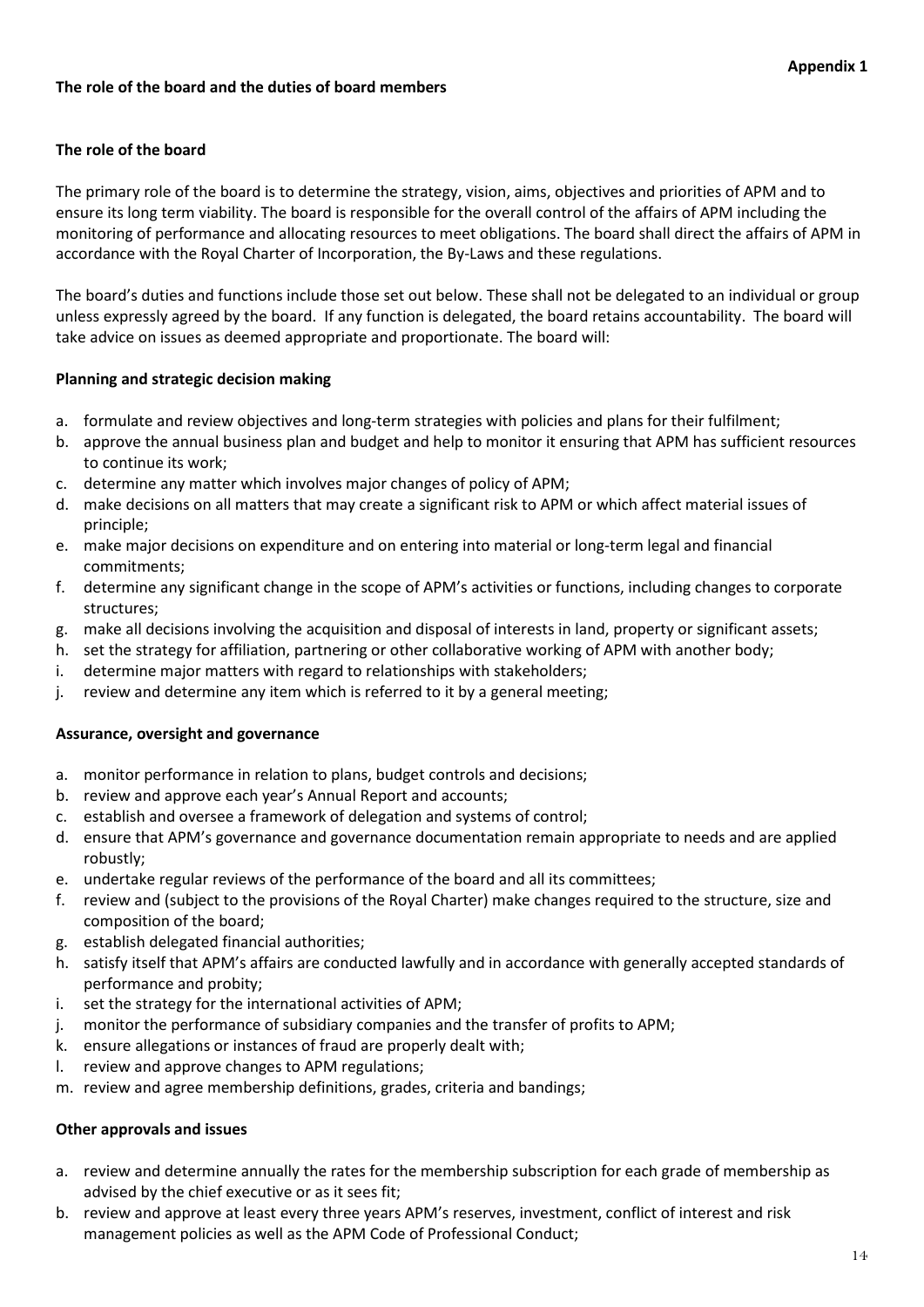- c. appoint (and if necessary remove) the chief executive and the company secretary;
- d. agree the appointment (and if necessary removal) of the auditors to the AGM;
- e. appoint external auditors;
- f. determine the wording of resolutions to be put to a general meeting;
- g. agree appointments to the boards of subsidiaries;
- h. approve the appointment or co-option of a board member;
- i. appoint the president and vice presidents;
- j. establish board committees and agree their terms of reference; and
- k. approve committee memberships and chairs.

#### **The duties of board members**

Board members act as charity trustees.

The following is a summary of duties owed to APM:

- a. Duties are owed to the association
- b. Act within their powers.
- c. Promote the success of APM.
- d. Exercise independent judgement.
- e. Exercise reasonable care, skill and diligence (Also Trustee Act 2000).
- f. Avoid conflicts of interest, not accept benefits from third parties and declare interests in proposed and existing transactions and arrangements.

The following is a summary from Charity Commission guidance CC3 and are the main duties of a charity trustee:

- a. Ensure your charity is carrying out its purposes for the public benefit.
- b. Comply with your charity's governing document and the law.
- c. Act in your charity's best interests.
- d. Manage your charity's resources responsibly.
- e. Ensure your charity is accountable.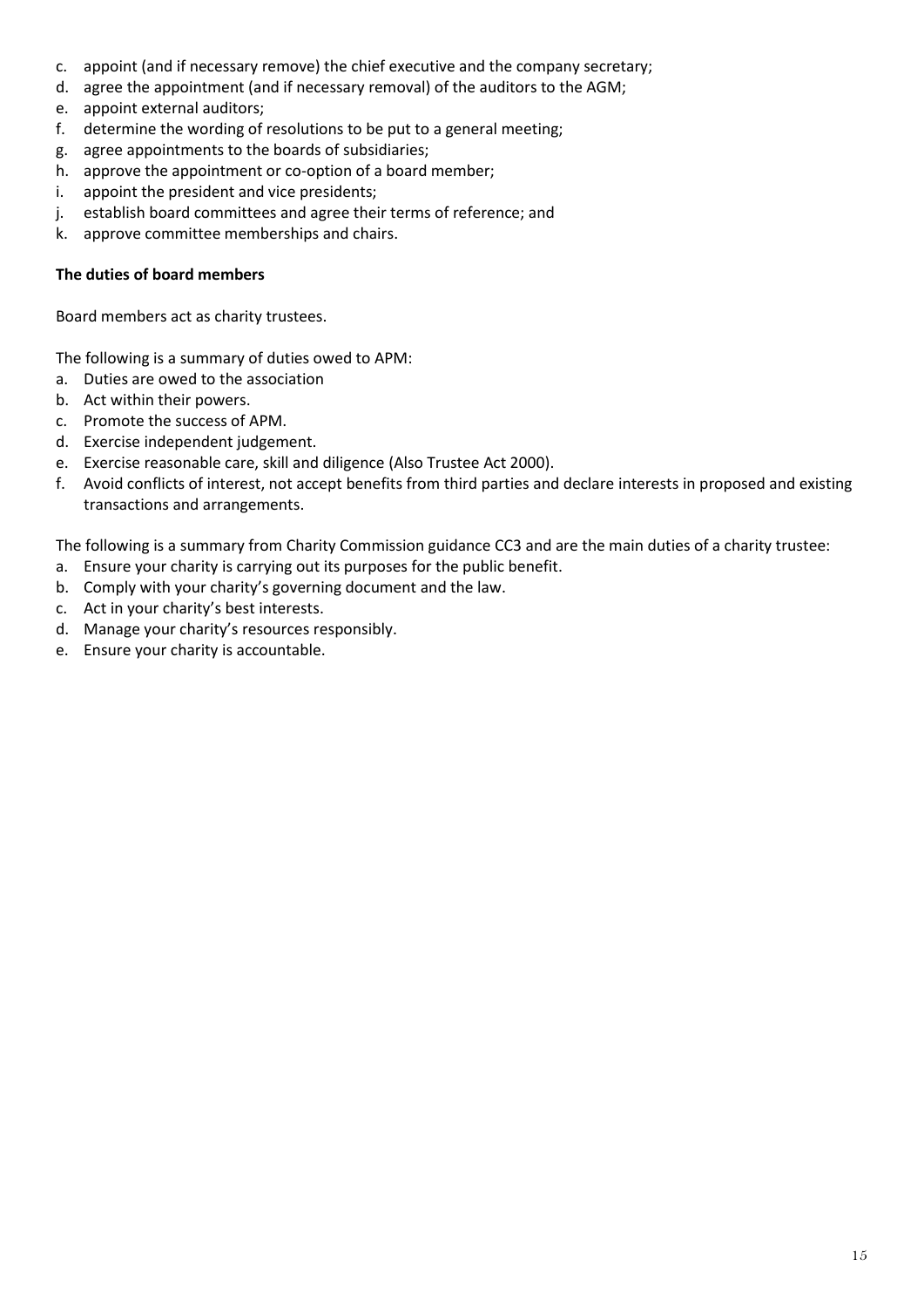#### **Board member behaviours and code of conduct**

In addition to their legal duties, APM Board members must be aware of this Code and abide by it. Board members accept that their behaviour must be of the highest standard. Board members are responsible for their own actions and accept they will be held to account for them. Board members will ensure they adhere to the following principles:

#### **1. Selflessness**

APM Board members should act solely in the interest of the charity.

#### **2. Integrity**

APM Board members must avoid placing themselves under any obligation to people or organisations that might try inappropriately to influence them in their work. They should not act or take decisions in order to gain financial or other material benefits for themselves, their family, or their friends. They must declare and resolve any interests and relationships and act within the Board Conflicts of Interests policy.

#### **3. Objectivity**

APM Board members must act and take decisions impartially, fairly and on merit, using the best evidence and without discrimination or bias.

#### **4. Accountability**

APM Board members are accountable for their decisions and actions and must submit themselves to the scrutiny necessary to ensure this.

#### **5. Openness**

APM Board members should act and take decisions in an open and transparent manner. Information should not be withheld unless there are clear and lawful reasons for so doing.

#### **6. Honesty**

APM Board members should be truthful.

#### **7. Leadership**

APM Board members will exhibit these principles in their own behaviour. They should actively promote and robustly support the principles and be willing to challenge and report poor behaviour wherever it occurs.

In addition, Board members will:

- a. Accept collective and cabinet responsibility for board decisions.
- b. Respect the confidentiality of information provided to board members, board papers and board discussions. Board members will sign a Non-Disclosure Agreement.
- c. Not bring the profession or APM into disrepute.
- d. Give sufficient time for board matters.

In carrying out their duties as a board member, each must make all reasonable efforts to:

- a. Diligently review papers.
- b. Consciously listen to each other.
- c. Exploit full range of skills and experience in the room.
- d. Focus on key strategic issues.
- e. Challenge courteously and constructively.
- f. Mix point making, questioning and praise.
- g. Deliberately work as a team.
- h. Demonstrate respect for each other.
- i. Be as open and honest as possible.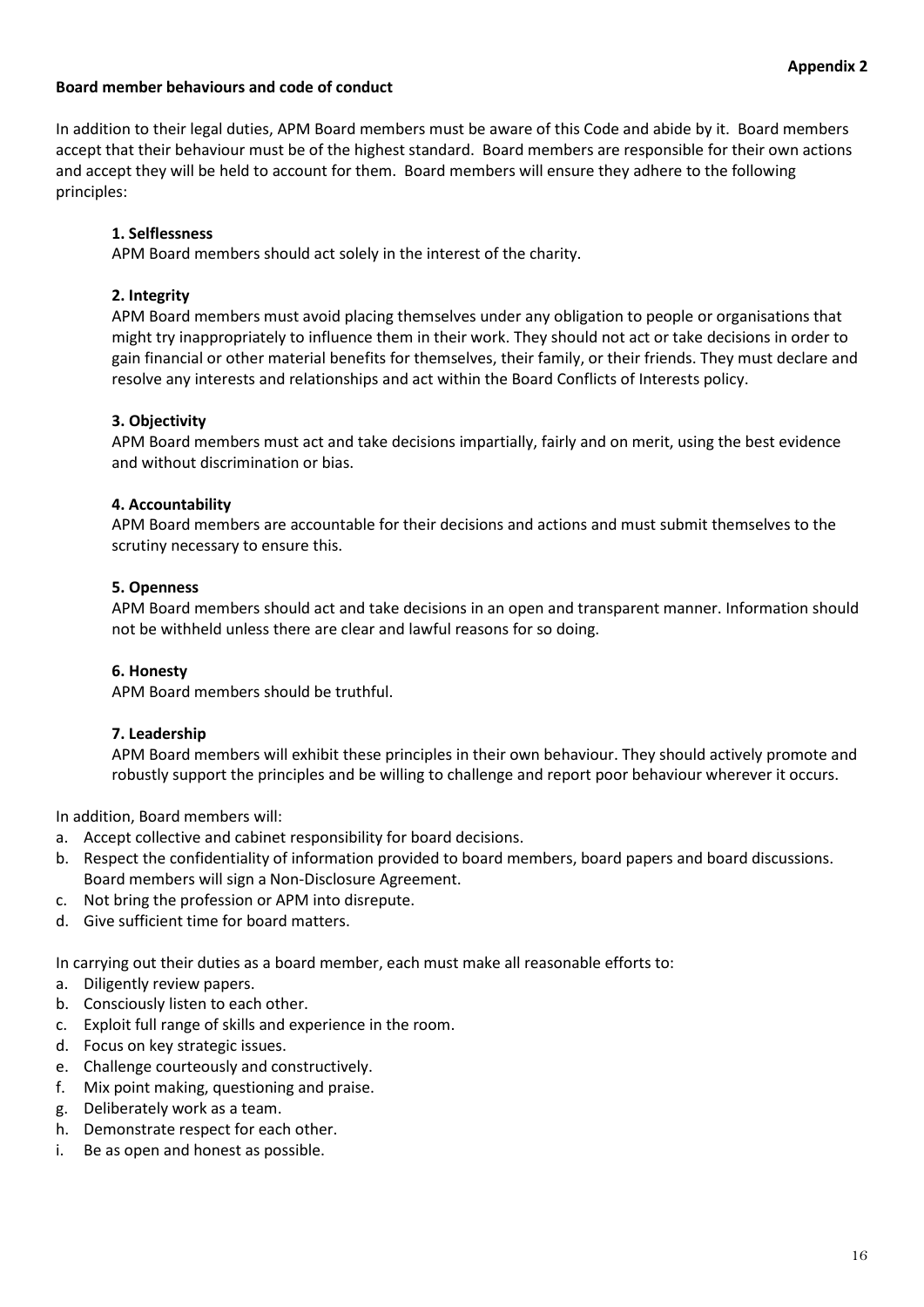# **Board election rules**

#### Administration and Oversight

- 1. The election process is overseen by the company secretary. They will act as Returning Officer.
- 2. The Association will outsource the management of the ballot to an external contractor identified and approved by the board. The contractor will act as independent scrutineer.
- 3. The board maintains overall accountability for the election process. The Returning Officer may escalate issues to the board for determination.
- 4. The election process, and these Regulations, are subject to the requirements of the Royal Charter.
- 5. The Returning Officer will seek the approval of the board for any substantive changes to the election process and these Regulations.

# **Process**

- 6. The vacancies arising shall be determined in accordance with Regulation 4.6.
- 7. An open request for nominations from members shall be advertised in appropriate media, including publication on the APM website.
- 8. The request for nominations will include a detailed briefing pack for candidates on the role and the required process. The pack will include requirements on the format and content of candidates' nominations.
- 9. Candidates are required to submit a nomination form to the company secretary by the date specified and in the format required. Late nominations will be rejected.
- 10. Voting instructions shall be provided to all members eligible to vote in general meetings. There will be a voting period of at least one month.
- 11. The Association will collectively announce publicly the names of all candidates on a specified date prior to the opening of the voting period. Individuals are not permitted to publicly announce their candidacy in advance of this.
- 12. The order of candidates' names (for use on the ballot paper and in any promotion) shall be drawn by lot.
- 13. Candidates' election statements shall not identify the candidates' proposer, seconder or membership number.
- 14. The independent external election contractor will organise the voting process on terms agreed with the Returning Officer. Voting may be by post or any electronic means.
- 15. Each Voting member will be able to cast a specified and maximum number of votes; with the number of those votes being equal to the number of identified vacancies.
- 16. Voting is on the 'first past the post' basis and the candidates elected shall be those with the greatest number of votes for the available vacancies. In the event of a tie, the chosen candidate shall be selected by the drawing of lots.
- 17. The election results will be confirmed and announced at the Annual General Meeting (AGM). Each vote cast in the election shall operate as the grant of a proxy to the chairman of the AGM, instructing them to vote for the election of the candidate in whose favour the vote was cast. No other votes will be accepted at the AGM.
- 18. The results of the election will be announced by APM in appropriate media and confirmed in the minutes of the AGM. Candidates will be informed of the result in advance but must not communicate it in advance of the official APM announcement.

# Eligibility

- 19. All nominations shall be subject to scrutiny for eligibility by the Returning Officer.
- 20. To be eligible to participate in the election process, all candidates must:
	- be Voting members, as specified in the Regulations;
	- have been nominated by a proposer and seconder who shall both be Voting members of the Association; and
	- meet any and all extant legal requirements to become a charity trustee. For example, they must not be insolvent or disqualified to act as a company director or charity trustee.
- 21. If an individual does not meet the criteria listed in paragraph 20 above, they will not be eligible to participate in the election process or stand as a candidate.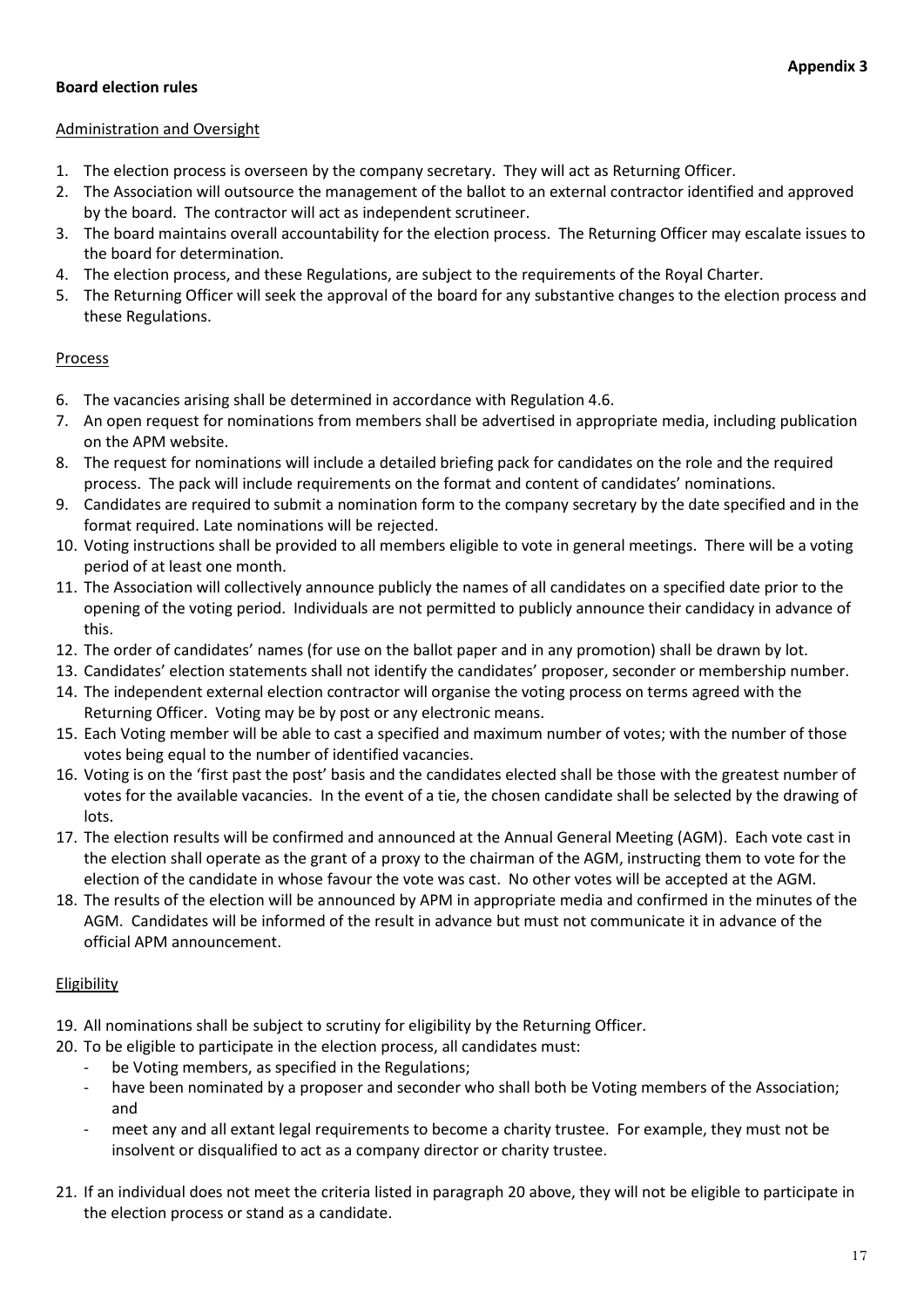- 22. In addition, the board may determine in its absolute discretion if an individual is a fit and proper person to serve as a trustee and whether it is appropriate and in the best interests of the Association for that individual to participate (or continue to participate) in the election process and/or stand as a candidate. The circumstances where this will be applicable will include, but will not be limited to, where an individual's good standing may be called into question, and/or an individual has received a sanction and/or an individual is subject to an ongoing process under the APM Code of Professional Conduct. The board's decision as to whether or not an individual is considered suitable to be a trustee and/or stand as a candidate shall be final.
- 23. The Returning Officer is required to consider if candidates are in good standing and whether or not they need to be referred to the board in accordance with paragraph 22 above. In any event, they are required to escalate the matter if the candidate is the subject of an ongoing process under the Code of Professional Conduct or if a Code of Professional Conduct sanction is in place.
- 24. The Returning Officer shall notify the candidate of any decision taken in accordance with paragraphs 21 and 22.

# Election Conduct

- 25. Individual canvassing by candidates is permitted but only after the names of all candidates have been announced by the Association. The board may determine separate rules on canvassing conduct from time to time.
- 26. No canvassing support will be provided by the Association unless all candidates are able to participate. The Association will not provide support for individuals and candidates may not use the resources of the Association (for example mailing lists, branch and SIG events) to support their candidacy.
- 27. Candidates are required to follow the reasonable instructions of the Association and the Returning Officer in all matters related to the election.
- 28. Candidates are required to conduct themselves in a courteous and professional manner during the election and to ensure they do nothing to bring the Association into disrepute. A failure to do so, or a failure to comply with any of these provisions, may constitute a breach of the Association's Code of Professional Conduct.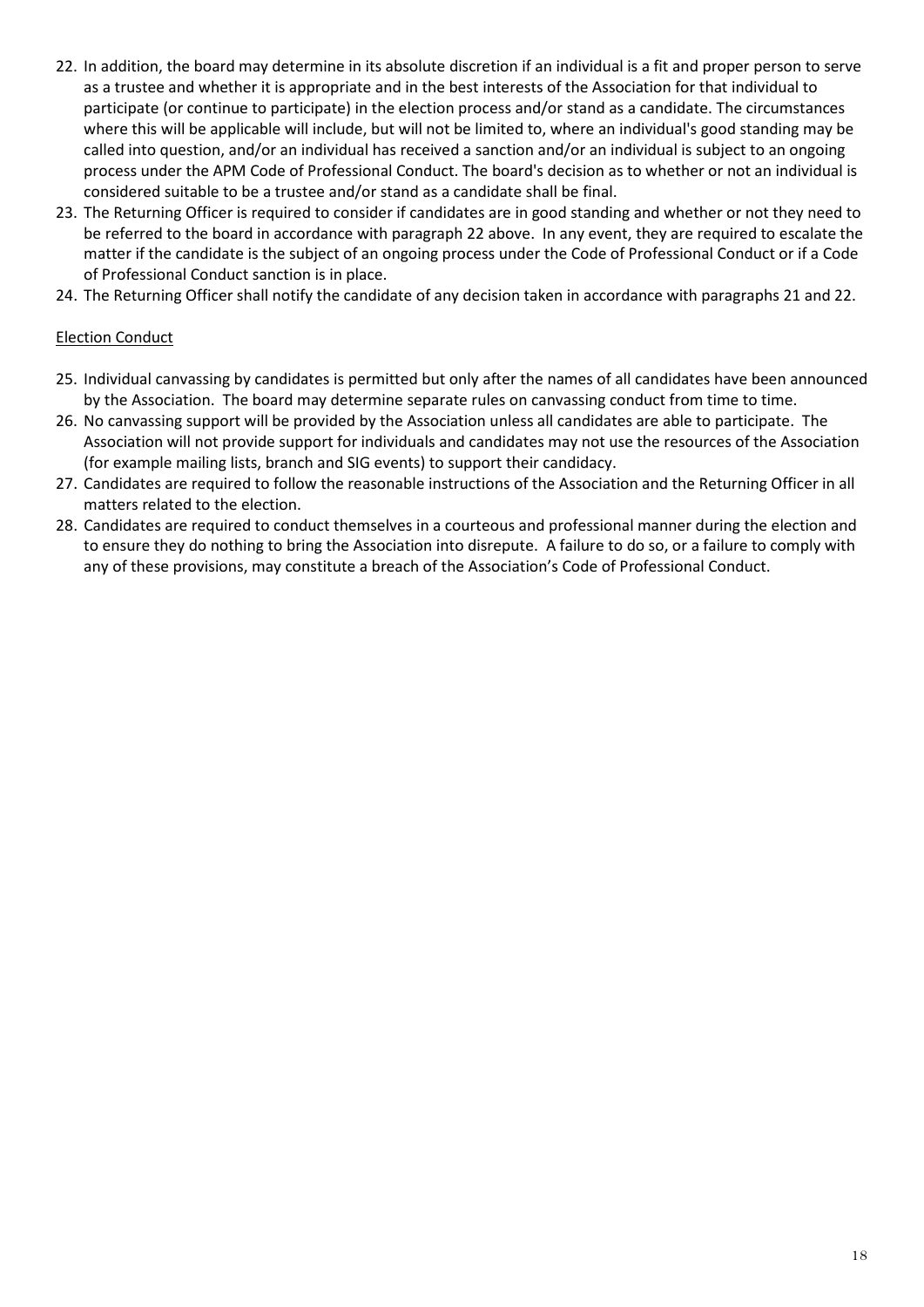#### **Appendix 4**

#### **The chief executive – delegations and duties**

The essential duties of the chief executive shall be to:

- a. Assist and advise the board in determining APM's strategy and policies.
- b. Manage APM's affairs in accordance with its values and objectives, and the general policies and specific decisions of the board and its committees.
- c. Draw the board's attention to matters that it should consider and decide.
- d. Ensure that the board is given the support and information necessary to perform its duties and, in particular, that the board receives advice on matters concerning compliance with its governing instrument, the law and the need to remain solvent.
- e. Ensure that adequate systems of control, risk identification, assessment and management are established and maintained, and that regular reports on these are provided to the board.
- f. Supervise, with the guidance of the chair, the preparation of documents for consideration by the board.
- g. Help the chair ensure that the business of the board is properly conducted.
- h. Lead and manage APM's staff and ensure that their performance is appraised.
- i. Represent APM as appropriate.
- j. Ensure proper management of APM's finances and ensure regular management reports are submitted to the board on the full range of finances and related issues.
- k. The appointment of other members of the Executive shall be made following a selection process conducted by the chief executive. This may be carried out in conjunction with board members. The chief executive shall consult the chair concerning any proposal to terminate the employment of a member of the Executive.

#### **The board chair – roles and duties**

**Appendix 5** 

The main responsibilities of the chair are to:

- a. Ensure the efficient conduct of the board's business and of APM's general meetings (in conjunction with the secretary).
- b. Ensure that all board members are given the opportunity to express views and that appropriate standards of behaviour are maintained in accordance with the Board member code of conduct and with the values of APM.
- c. Establish a constructive relationship with, and provide support for, the chief executive and ensure that the board and the executive act in partnership.
- d. Ensure that the board delegates sufficient authority to its committees, the chair, the chief executive and other groups to enable the business of APM to be carried on effectively between meetings of the board; and also to ensure that the board monitors the use of these delegated powers.
- e. Ensure that the board receives professional advice when it is needed, either from its senior staff or from external sources;
- f. Ensure that APM follows governance good practice which is appropriate to its circumstances.
- g. Represent APM as appropriate.
- h. Take any decisions delegated to the chair.
- i. Ensure that the board makes proper arrangements to appraise the performance of the chief executive and, through the Remuneration Committee, to determine the remuneration of the chief executive.
- j. Ensure, when necessary, that the chief executive is replaced in a timely and orderly fashion.
- k. Ensure that the board makes proper and appropriate arrangements for periodic reviews of its own performance as a board.
- l. Hold individual reviews with each board member after they have held office for one year.
- m. Ensure that the board makes proper arrangements for implementing a succession plan for board and committee membership.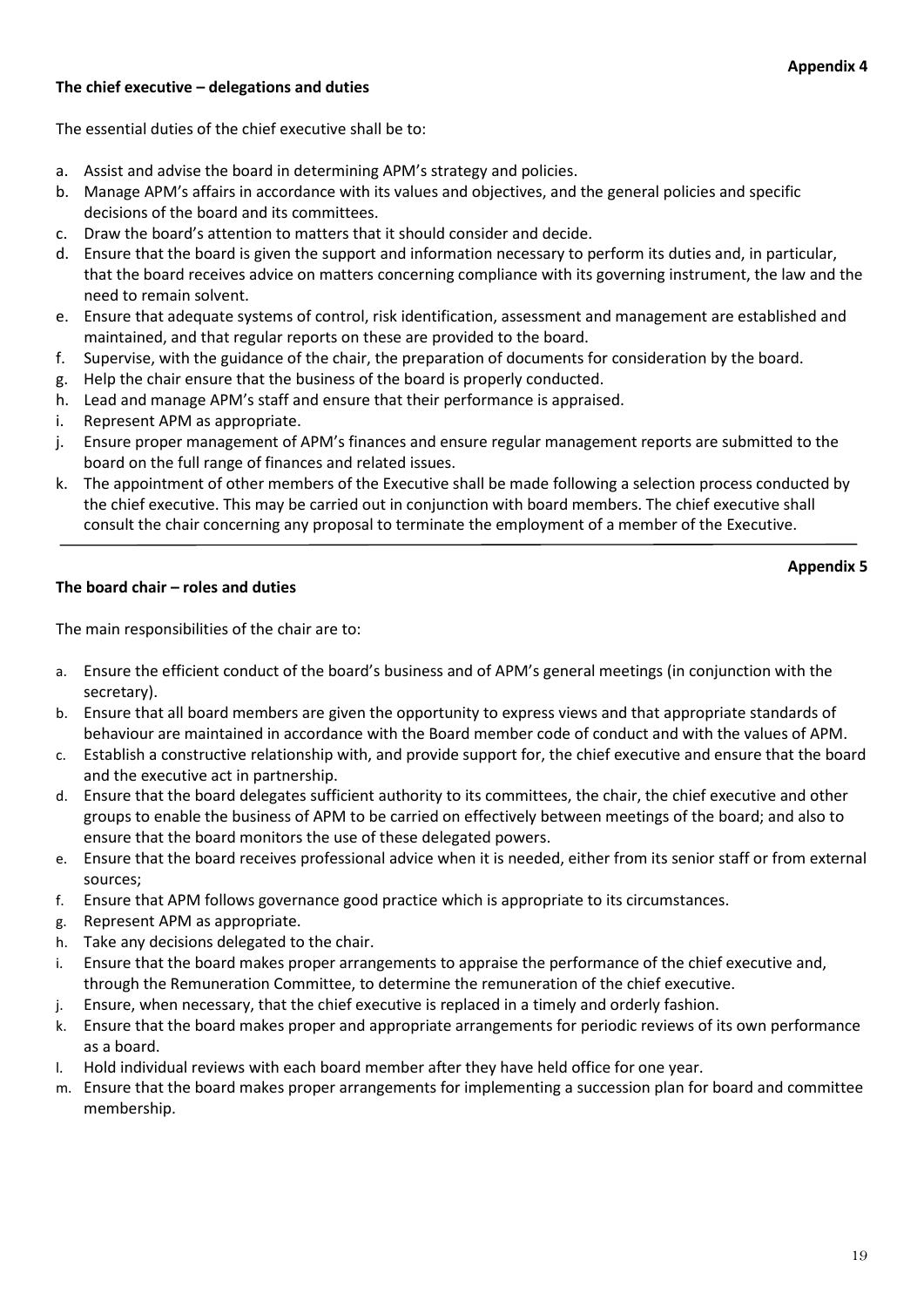#### **Financial delegations**

# **A Expenditure authorisation**

The overall board approved authorisation limits are as follows. The relevant authority will approve expenditure on the basis of appropriate information and/or a business case as they deem necessary.

The limits are based on full estimated project /contract costs. In accordance with the procurement policy, authorisations must not be split to avoid approval limits.

| <b>Limit</b>                                                                                 | <b>Approval Authority</b>                                                 |
|----------------------------------------------------------------------------------------------|---------------------------------------------------------------------------|
| <b>Within budget</b>                                                                         |                                                                           |
| Up to £10,000                                                                                | Budget owner <sup>[1]</sup>                                               |
| £10,001 to £25,000                                                                           | Budget owner plus head of finance                                         |
| £25,001 to £50,000                                                                           | Budget owner plus one of either chief executive or deputy chief executive |
| £50,001 to £300,000                                                                          | Budget owner plus deputy chief executive plus chief executive             |
| Board or expressly delegated board committee authorisation required<br>Greater than £300,000 |                                                                           |
| <b>Outside budget</b>                                                                        |                                                                           |
| Up to £10,000                                                                                | Chief executive or deputy chief executive                                 |
| £10,001 to £50,000                                                                           | Chief executive                                                           |
| Greater than £50,000                                                                         | Board or expressly delegated board committee authorisation required       |

Note 1 – Budget owner: A designated employee (at manager level and above) who understands the requirement and has been assigned the delegated authority to procure products and services and is thus deemed accountable for any expense incurred.

Where expenditure is initiated by the deputy chief executive or head of finance, it must be authorised by the chief executive. In the rare instance that the chief executive initiates expenditure, authorisation must be obtained from the chair. Authorisation authorities automatically flow upwards to cover for absence.

# **B Potential bids/transactions**

In any instance where the full estimated cost to APM requires approval by the board, this must be sought in advance of substantive preparations getting underway.

# **C Income levels and charging**

The chief executive has delegated authority to set income levels and charging (including fees for examinations, qualifications and designations, but not membership fees which rests with the board). The fees for membership subscriptions shall be reviewed annually by the board and any major deviation from previously agreed policy on these matters shall be subject to prior board approval.

# **D Virements**

The chief executive is authorised to vire funds between approved business plan budget lines within the financial year up to a limit of £250,000. Virements in excess of this amount require the approval of the board.

#### **E Cash Management**

- a. APM must only place deposit funds\* with institutions approved by the Board.
- b. As at January 2022, the approved institutions are Barclays Bank plc and Nationwide Building Society.
- c. Barclays Bank plc must be used for the funding and collection of the operational activities of APM
- d. Nationwide Building Society will be used as the operational institution in the event of the failure of Barclays Bank PLC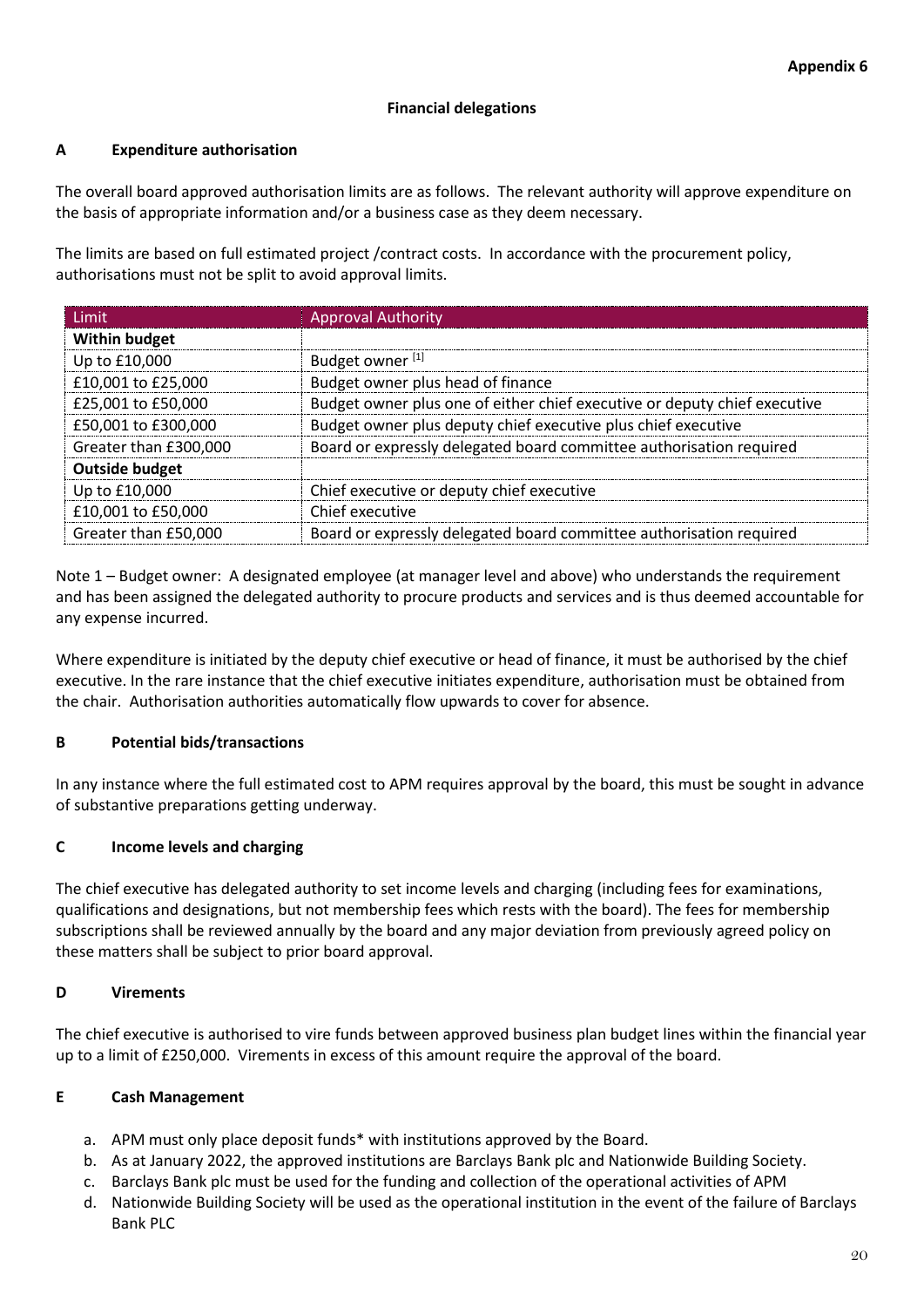- e. The movement of funds from the investment portfolio held with Tilney Smith and Williamson to the current account of up to £250k (per month) must be approved by the Head of Finance. Amounts above this requires the approval of the deputy chief executive.
- f. The movement of funds to the investment portfolio held with Tilney Smith and Williamson from the current account of up to £250k (per month) must be approved by the Head of Finance. Amounts above this requires the approval of the deputy chief executive.
- g. The deputy chief executive and Head of Finance will monitor the Senior Preferred Credit Ratings of approved institutions on a quarterly basis. Any material changes to the Senior Preferred Credit Ratings of approved institutions will be reported to the Board as they arise, and any required corrective action taken accordingly.

\* Deposit funds are cash assets which are not immediately required for working capital purposes and are set aside in a separate account. Due to operational requirements, deposit funds are typically 80%-90% of APM's total cash balances with working capital being typically 10%-20%.

# In the context of section E, 'APM' refers to the consolidated group level comprising APM and Ibis Trading Limited. Additionally, funds need not be transferred to maintain limits where it is recognised that changes are short term in nature under actively managed funds.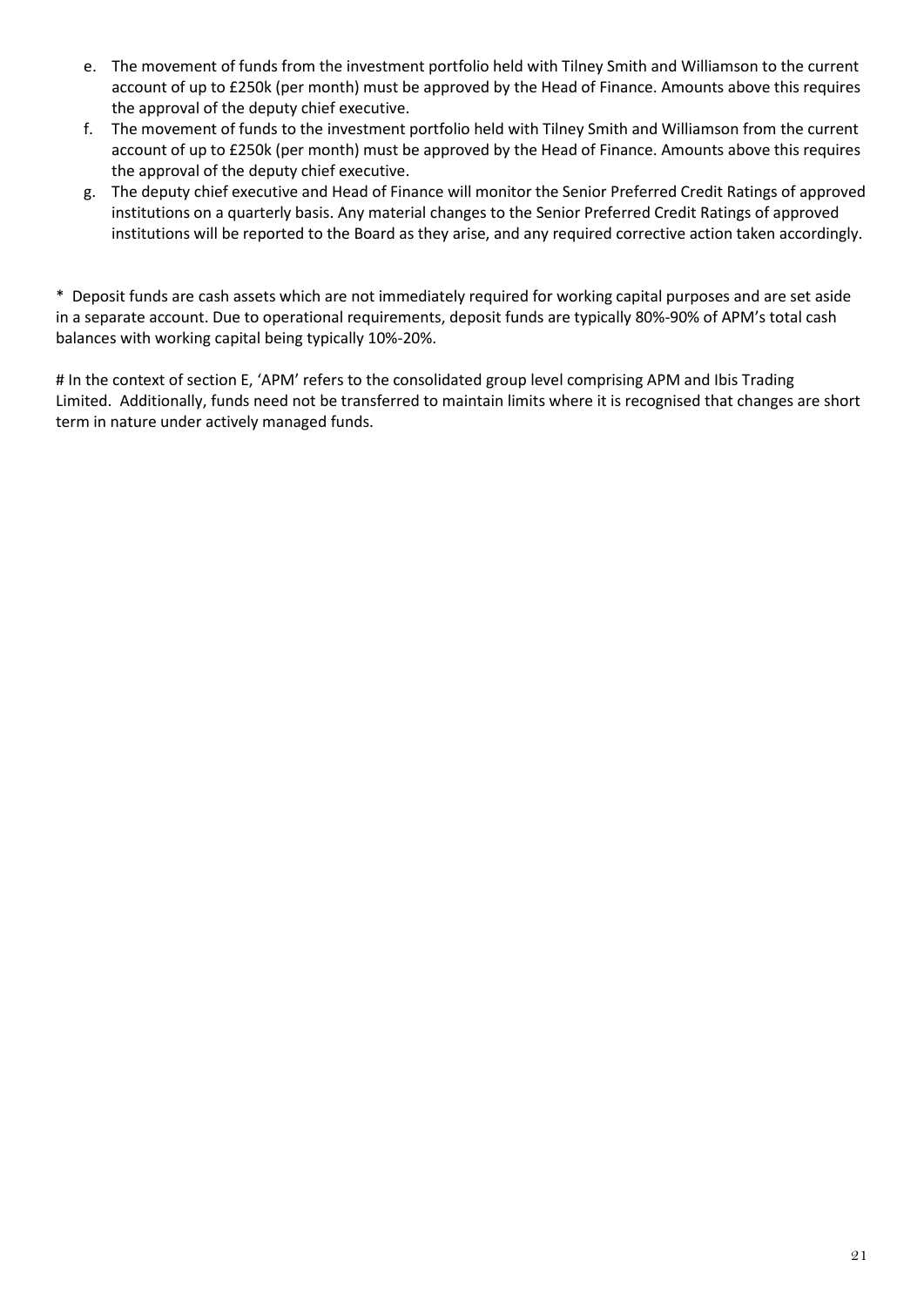#### **Board champions – role specification**

#### **Process and commitment**

Champions are appointed by the board as a whole and to areas where there is a recognised benefit in having a closer, individual focus. The board reviews the list of champions annually alongside committee memberships but can make appointments at any point.

In undertaking a champion role, individuals must:

- a. Have an interest in that field.
- b. Have relevant knowledge and experience in that field.
- c. Acquaint themselves with key issues regarding the particular topic.
- d. Commit to engage and work constructively with staff.
- e. Provide sufficient time to the role.

In supporting champions, the executive will need to:

- a. Engage with the champion and ensure they are briefed and consulted where appropriate.
- b. Provide the champion with a key contact and executive lead.
- c. Commit to work constructively with the champion.

#### **Objectives and role**

The role is of a strategic nature and the aim is to help APM more readily understand and act effectively in defined areas. Consequently, a champion will:

- a. On behalf of the board, provide knowledge and insight to the executive.
- b. Assist the executive as appropriate in the development of a strategic position or proposal.
- c. Provide appropriate high-level constructive challenge and scrutiny on the area.
- d. Act as a sounding board and conduit for the executive on a specific area of work i.e. to provide the executive with a board perspective on an issue.
- e. Act as a voice for the area during board discussions.
- f. Provide external-facing advocacy for the area as appropriate and necessary. (Messaging to be co-ordinated within wider APM communications.)

#### **Constraints**

The APM Board acts and makes decisions collectively. Champions therefore do not have any specific delegated authority or responsibility. The role is not 'executive' or 'doing' in nature and issues need to be dealt with in accordance with APM's policies, governance structure and regulations. Champions should avoid detailed involvement in executive and operational issues.

#### **Assistance**

Champions should contact their executive lead with queries and issues in the first instance and aim to resolve issues constructively and outside formal meetings. Any substantive queries or concerns should be raised with the board chairman, chief executive and company secretary.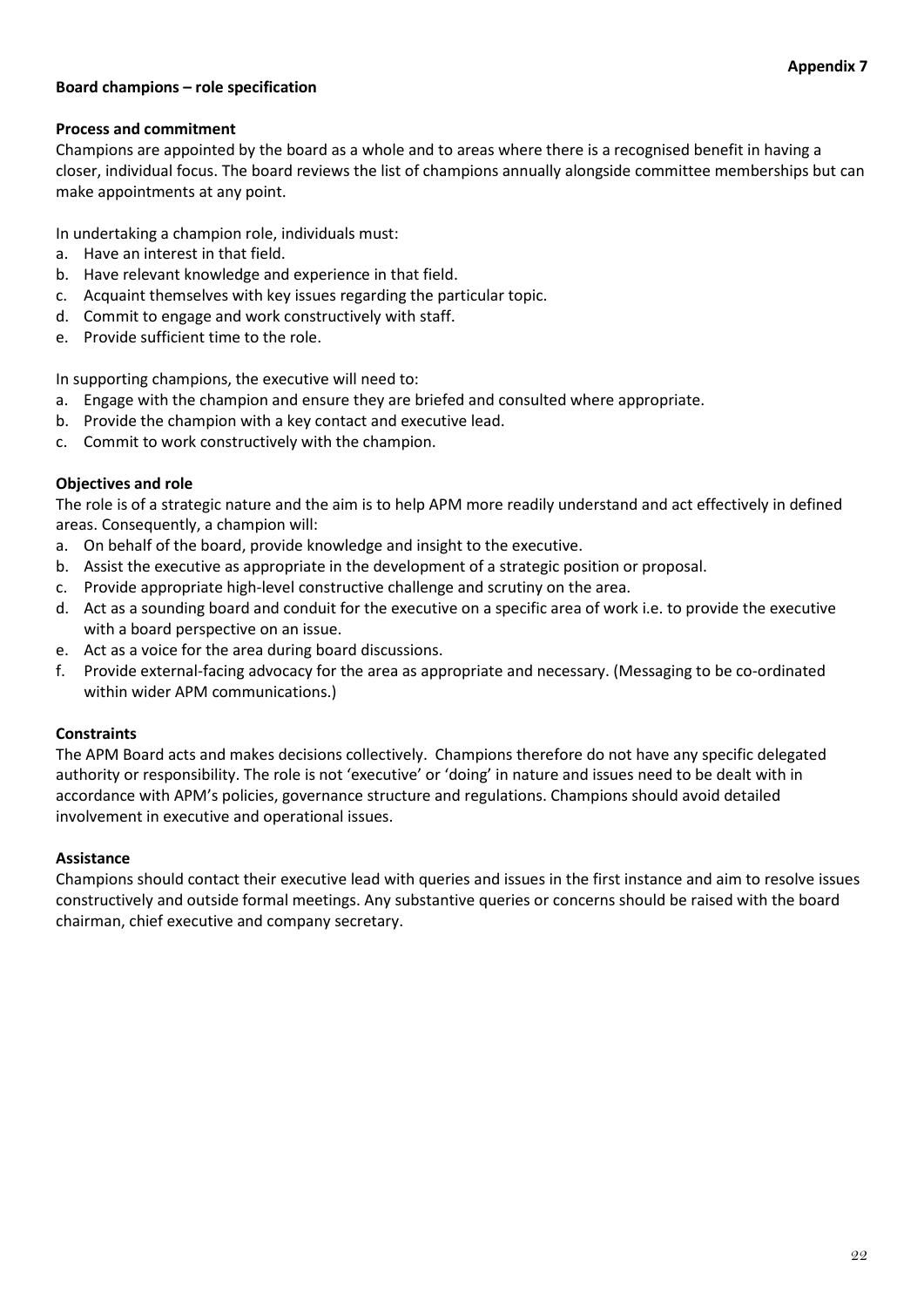# **Regulations relating to the Registered Project Professional (RPP) designation**

- 1. Association for Project Management (APM) applications for the Registered Project Professional standard are now closed. The standard will remain valid to existing RPP holders, and the register will continue to be active for those who achieved the following criteria:
	- a. Depth of competence by demonstrating knowledge and experience in key competences within a complex project, including evidence of having managed others.
	- b. Achievement by demonstrating the capabilities of a responsible leader within the context of a complex project.
	- c. Breadth of knowledge by understanding the practice of all competence elements in the APM Competence Framework to at least a level commensurate with MAPM.
	- d. Commitment by providing evidence, in line with the current APM CPD scheme, of CPD across a range of activities in the previous 12 months and evidence of commitment to ongoing CPD. Accountability by demonstrable understanding of the application of the APM Code of Professional Conduct and ethics in a project environment.
- 2. All individuals active on the register have the entitlement to hold the post-nominal RPP.
- 3. In order to maintain their Registered Project Professional designation individuals must:
	- a. fulfil their personal commitment to Continuing Professional Development (CPD); and
	- b. continue to adhere with the APM Code of Professional Conduct.
- 4. Members/registrants shall be removed from the register and the entitlement to hold the post-nominal shall be withdrawn (or in the alternative the Professional Conduct Committee may order a reprimand or a suspension of membership/registration pending re-training on the view of the seriousness of the incompetence) if APM receives a complaint about the professional competence of a Registered Project Professional and, after a disciplinary enquiry, the complaint is upheld and a decision made that the Registered Project Professional should be removed from the register.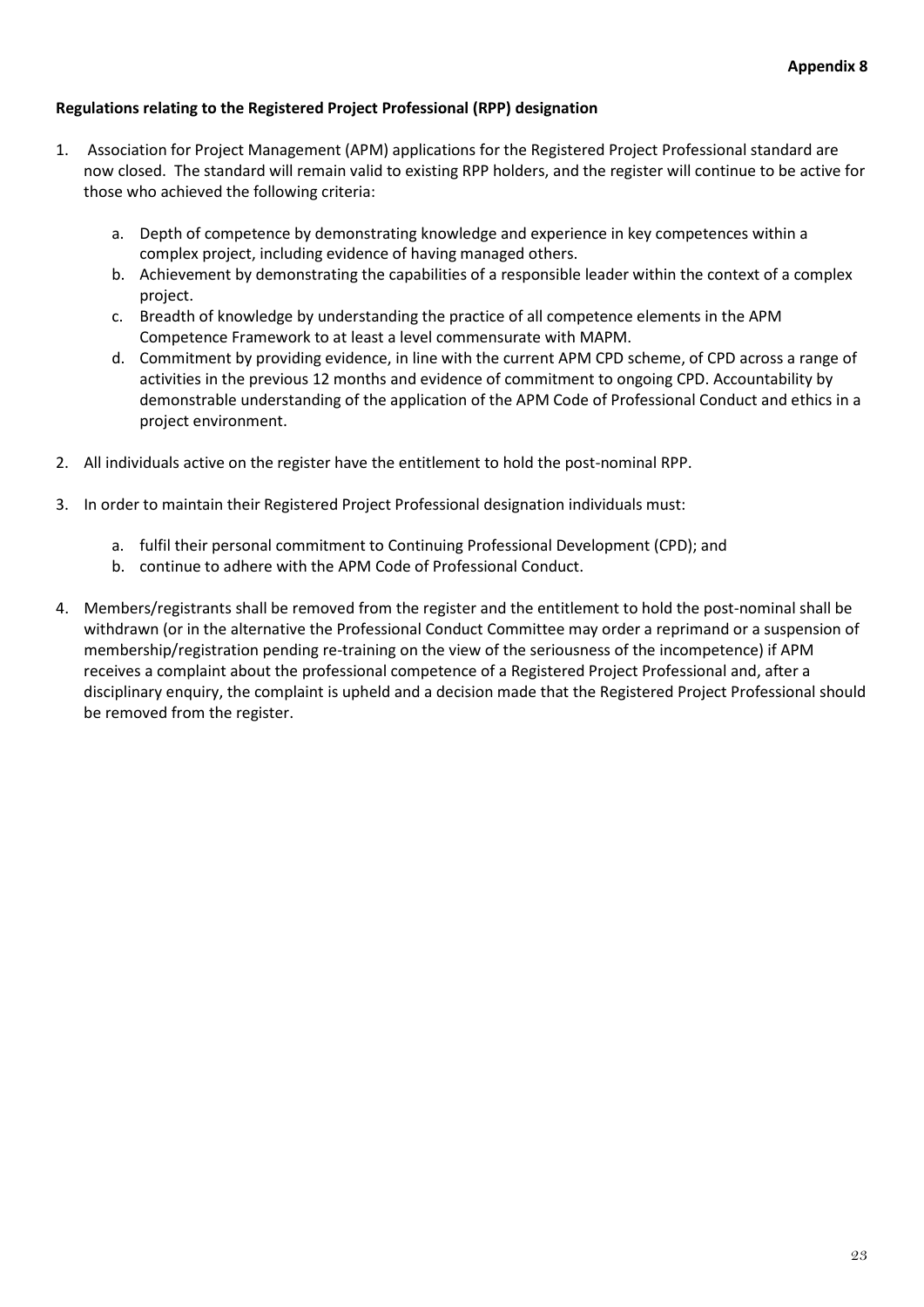# **Regulations Relating to the Chartered Project Professional Designation**

- 1. In accordance with the terms of the Royal Charter and By-Laws, APM will operate and manage access to a register of Chartered Project Professionals.
- 2. Those who successfully pass the assessment process will be entitled to call themselves a Chartered Project Professional and to use the post-nominal ChPP (indicating that 'Chartered Project Professional', 'ChPP' and 'ChPP Chartered Project Professional Awarded by APM (see logo)' are collective trademarks of the Association for Project Management) and follow guidance issued by APM about their usage.



- 3. The Board will determine the chartered standard, including the high-level processes for individuals to obtain the chartered standard and the recognised assessment (exemptions) framework. It will do so on the advice of the Professional Standards and Knowledge Committee. Procedural, guidance and administrative matters may be delegated to the Committee in accordance with Board approved terms of reference.
- 4. An individual may apply for entry onto the register of Chartered Project Professionals if they are deemed to be professionally active in accordance with the definition set out in the chartered standard.
- 5. To achieve chartered status and entry to the register of Chartered Project Professionals applicants must:
	- pass an assessment of technical knowledge in the areas detailed in the standard
	- pass an assessment of professional practice in the areas detailed in the Standard
	- provide two proposers in support of their application
	- confirm compliance with APM's continuous professional development (CPD) scheme in the past 12 months (providing evidence of this where required) and commit to continuing to comply with APM's CPD requirements
	- commit to the *APM Code of Professional Conduct* and provide evidence of an understanding of an ethical way of working as part of the interview process
	- pay an assessment fee and an annual registration fee
- 6. The assessment of the applicant's technical knowledge and professional practice will be against a Board approved suite of mandatory and elective competencies and as set out in the chartered standard. Applicants may demonstrate competence by passing an approved recognised assessment and/or via a written submission detailing experience demonstrating those competencies. All applicants will undertake an interview as part of their competence assessment. The interview will include an assessment of the individual's understanding of, and commitment to, professional ethics.
- 7. APM will maintain a panel which will review the recommended outcomes from the assessment process. The panel will ensure compliance with process and formally approve applicants obtaining chartered status and admission to the register of Chartered Project Professionals.
- 8. All Chartered Project Professionals are required to confirm their commitment to the *APM Code of Professional Conduct*. Breaches of the Code will be actionable in accordance with Code's procedural rules. Sanctions open to the Professional Conduct Committee will include removal from the register of Chartered Project Professionals.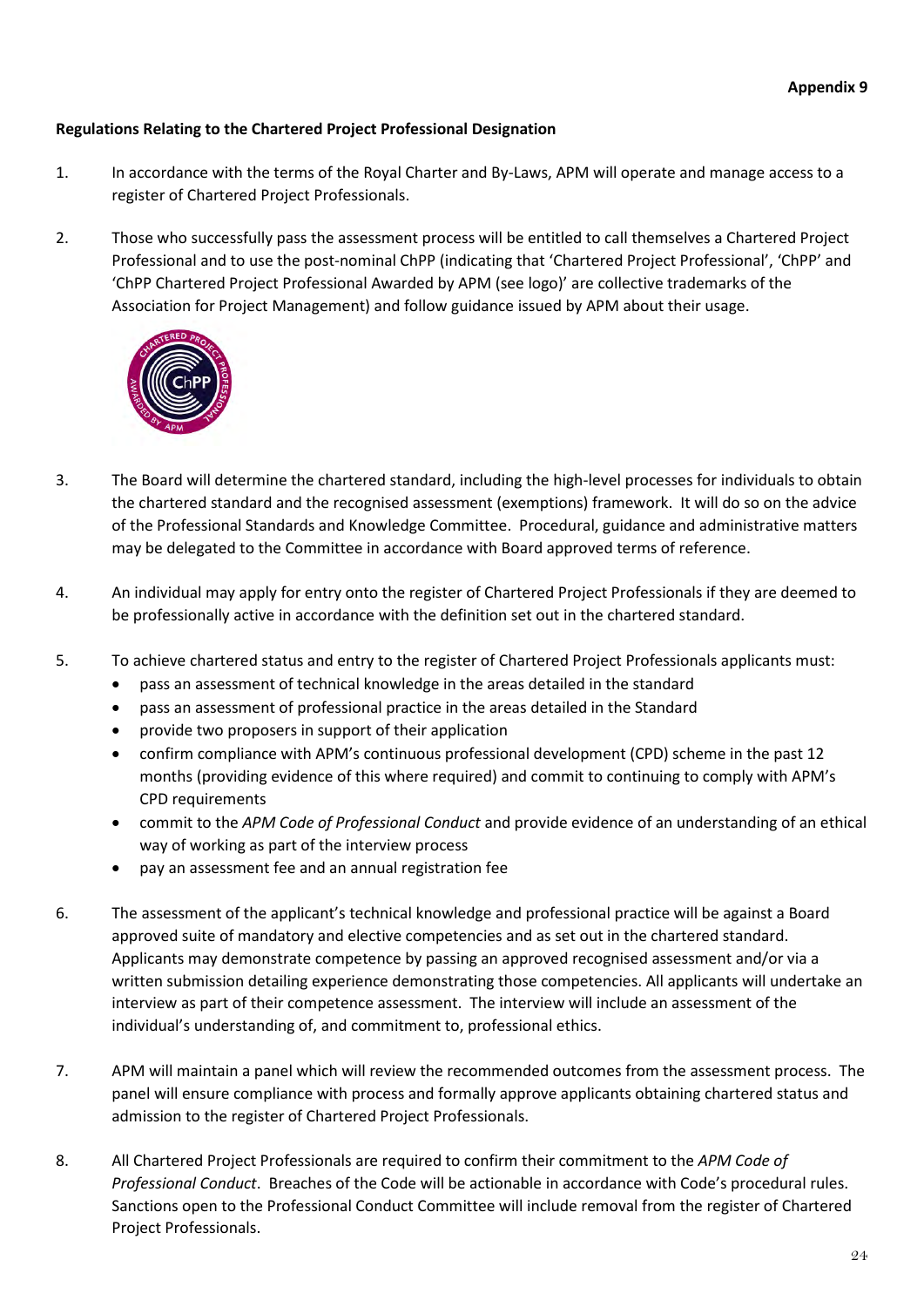- 9. All Chartered Project Professionals will be required to comply with the APM scheme for continuous professional development (CPD) to maintain their entry on the register and remain professionally active. In accordance with the scheme, APM will make arrangements to audit the CPD records of Chartered Project Professionals.
- 10. The register of Chartered Project Professionals is open to APM members and non-members. Chartered Project Professionals will not have the rights or benefits of APM membership unless they successfully apply to be an APM member.
- 11. Chartered Project Professionals will be granted entry to the register of Chartered Project Professionals. The register will be open for inspection on the APM website. In accordance with data protection requirements, Chartered Project Professionals will have the right to anonymity and may request that their details do not appear on the public Register.
- 12. To remain on the register, Chartered Project Professionals must:
	- pay an annual registration fee
	- confirm that they remain professionally active, and commit to the APM Code of Professional Conduct and CPD requirements
- **13.** Chartered Project Professionals whose registration has lapsed may re-join the register within a three year period by proving their CPD is up to date.